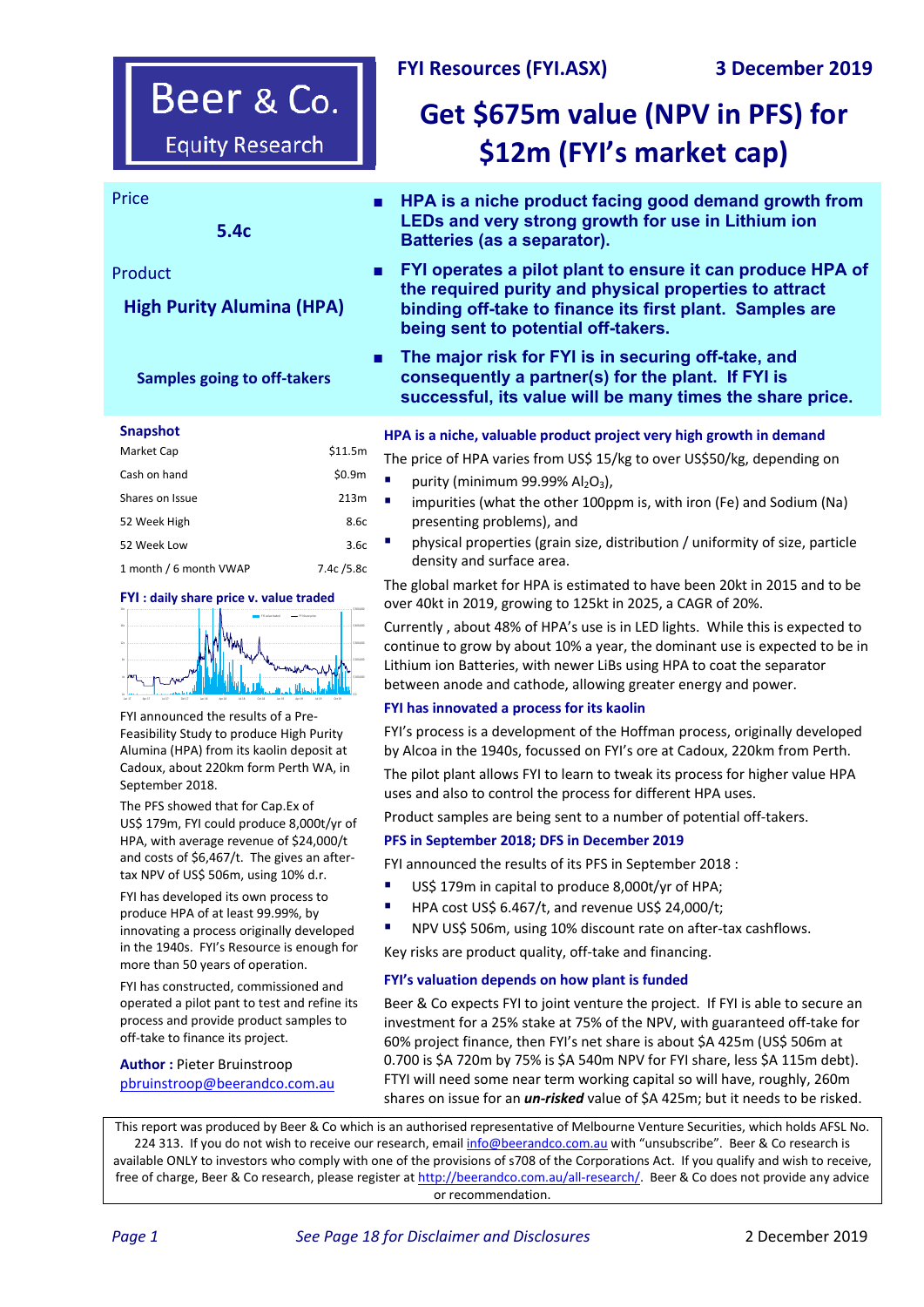

## **FYI Resources**

On 8 May 2017, FYI announced that it had signed an agreement to acquire., subject to due diligence, a kaolin deposit near Cadoux, 220km north‐east of Perth, as shown in Figure 1.



Source : FYI Presentation, February 2018

FYI announced its intention to confirm the acquisition on 26 September 2017. As part of its due diligence, FYI had

- Executed a drill programme to improve its understanding of the shallow, free-dig project and obtain sample for metallurgical test-work;
- Announced a JORC 2012 compliant Mineral Resource Estimate, of 16Mt grading about 22.2% Al<sub>2</sub>O<sub>3</sub>, compared with about 10.1Mt historical estimate; and
- Undertaken preliminary metallurgical test-work to upgrade the Run of Mine alumina and produce HPA.

On 23 October 2017, FY announced that its metallurgical test had produced HPA grading 99.99% (4N)  $Al_2O_3$ .

## **Pre‐Feasibility Study**

After some more drilling and a lot more metallurgical test‐work, in September 2018 FYI announced the results of a Pre‐Feasibility Study (PFS) to produce High Purity Alumina (HPA).

The extra met test-work was to innovate the Hoffman process, originally developed in the 1940s by Alcoa, to optimise it for the Kaolin from Cadoux.

The results of the PFS included :

- Mine an average of 50kt of kaolin a year to produce 8,000t of HPA grading at least 99.99% Al<sub>2</sub>O<sub>3</sub>;
- \$A 21m capital cost to develop mine and beneficiation plant at Cadoux;
- \$A 217m to develop a processing plant at Kwinana;
- Cash costs US\$ 6.47/kg;
- Revenue US\$ 24/kg.

The PFS advised that, using a discount rate of 10% on the after-tax cashflows, the resulting NPV of US\$ 506m, which is \$A 744m using today's AUD‐USD rate of 0.680.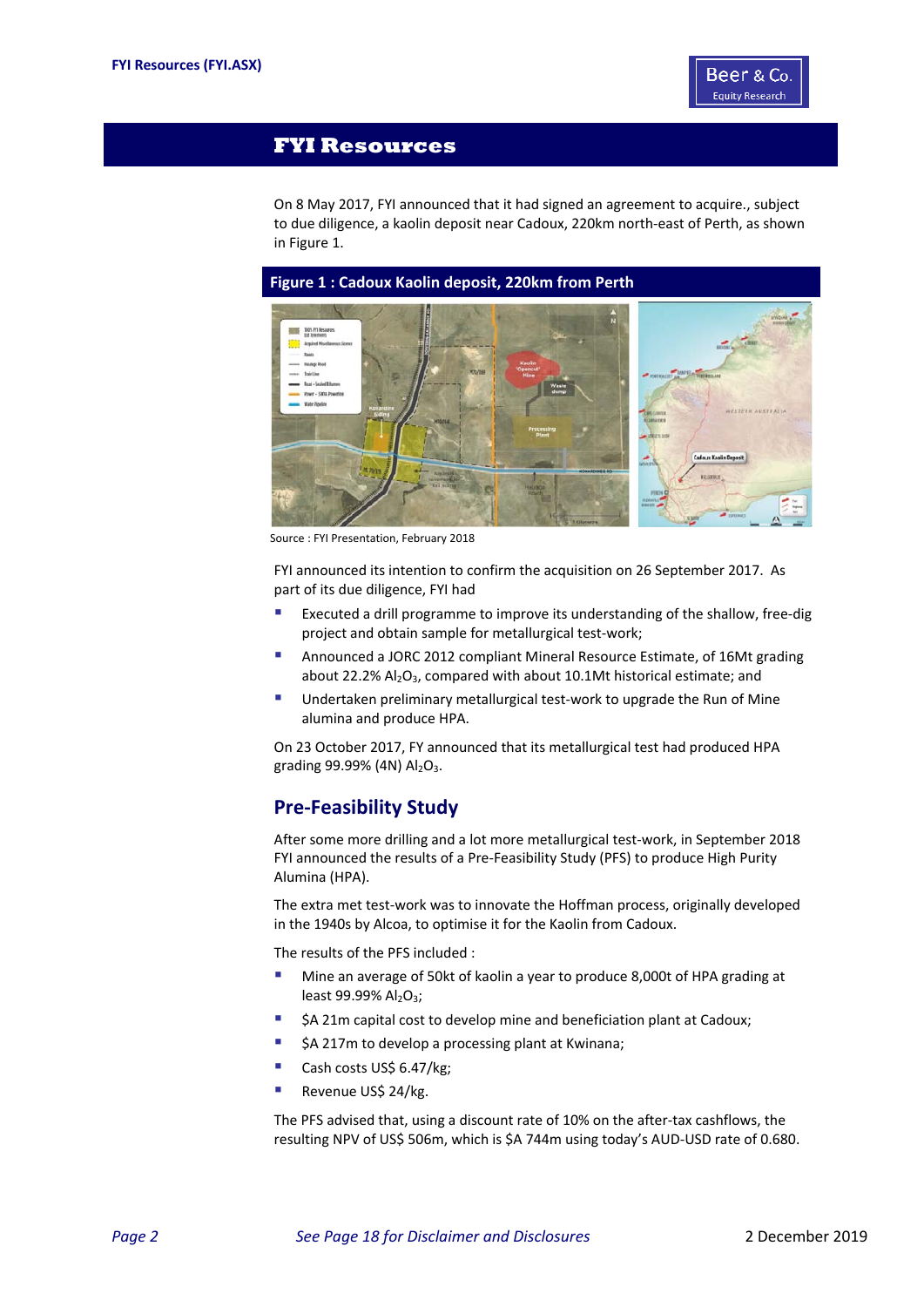

## **Since the PFS**

Compared with a Mineral Resource Estimate of 16Mt, the PFS proposed to mine only 1.25Mt over the 25 years of the project life.

## **Pilot Plant**

Since the PFS, FYI has constructed and commissioned a pilot plant that has

- Been operated continuously for more than a week (ie. 168 hours);
- Produced at a rate of just over 1.0kg/hr, or about 8,800kg a year,  $-$  or about 1 in 1000 scale of the envisaged commercial plant
- Produced HPA of at least 99.99%  $Al_2O_3$  with varying qualities of input demonstrating that the developed process has good process control and is able to produce the required quality despite variability in inputs
- Provided samples of HPA product which are being sent to off‐take partners to trial;
- Developed FYI's understanding of how to operate the proposed plant; and
- **Enhanced FYI's understanding of capital and operating costs.**

Figure 2 is FYI's pilot plant, at IMO's laboratory in Welshpool, Perth.

Figure 3 shows the operation of the pilot plant, with Figure 3a showing the first stage, leaching the meta‐kaolin in HCl, while Figures 3b, 3c and 3d showing the progressive purification of the leach.

## **Figure 2 : FYI's pilot plant**



Source : Beer & Co site visit, October 2019



**Figure 3a : FYI's pilot operations ‐ Leach Figure 3b : FYI's pilot – purification stage 1** 



Source : Beer & Co site visit, October 2019 Source : Beer & Co site visit, October 2019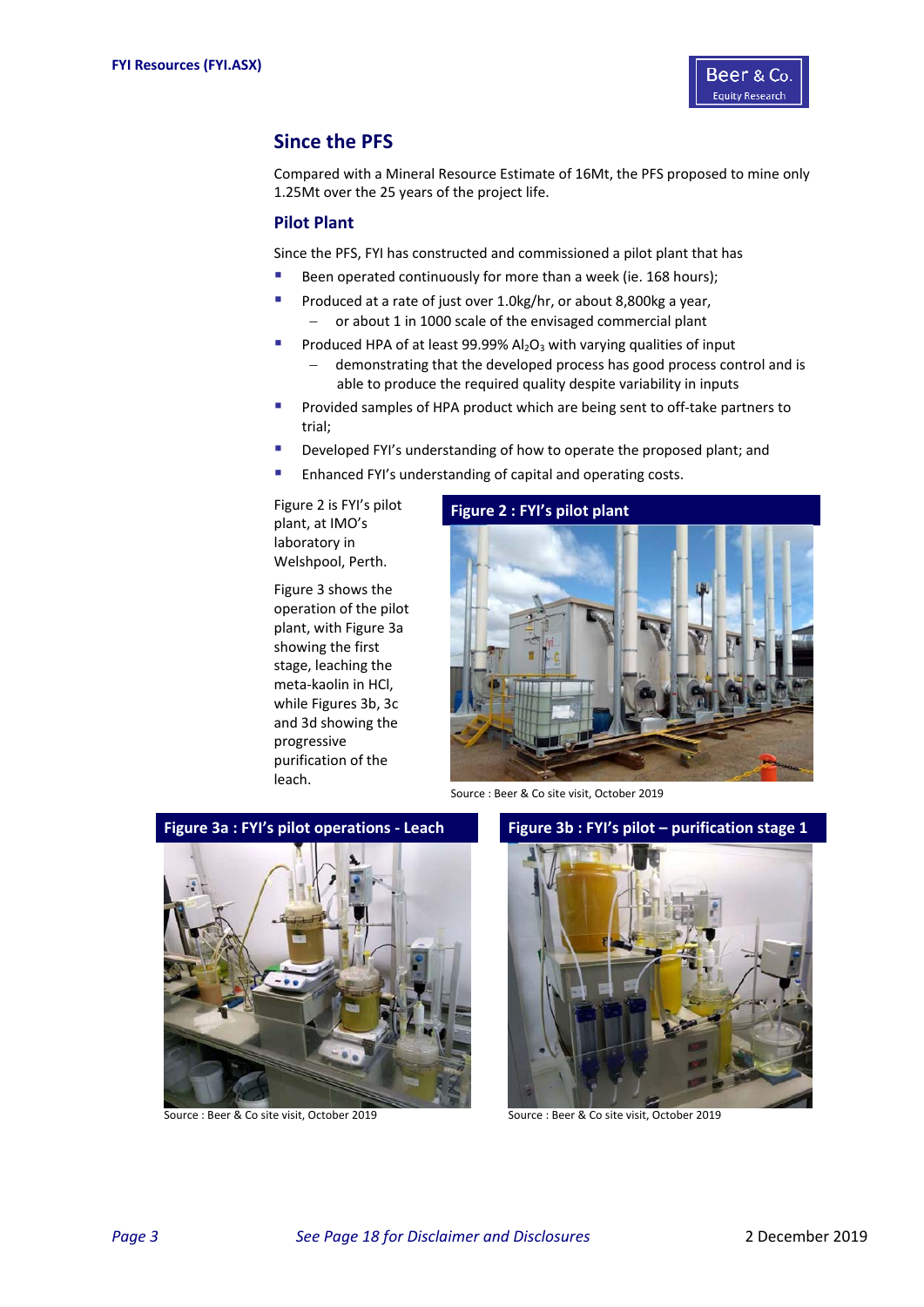



Source : Beer & Co site visit, October 2019 Source : Beer & Co site visit, October 2019

Figure 4 shows the end result of the leach and purification stages. The final step after this is calcination to produce a product from which all HCl has been evacuated, with most of the HCl being recycled through the process.

The pilot plant has taken longer than originally expected, but in doing so it has significantly de‐ risked the technology.







Source : Beer & Co site visit, October 2019

FYI has also undertaken further drilling of its Cadoux deposit, to a mine planning standard of 5m by 5m spacing, to ensure that it has a very good understanding of the distribution of the kaolin and its varying qualities.

## **Next Steps**

#### **1. Definitive Feasibility Study (DSF)**

FYI now has all the technical information required to complete a DFS, with

- A Mining Lease having been granted, which means that the key permits have been granted, with the further permits needed to begin operations being largely procedural (ie. there is well defined process to complete, requiring more detail on each step);
- A site agreed for the HPA plant at Kwinana;
- Capital and operating costs for mining, beneficiation and refining now determined.

The last step for the DFS is some feed‐back from the potential clients to which the samples have been given, which will give "harder" information on the market for the product.

FYI expects to announce to the ASX the results of its DFS during December 2019.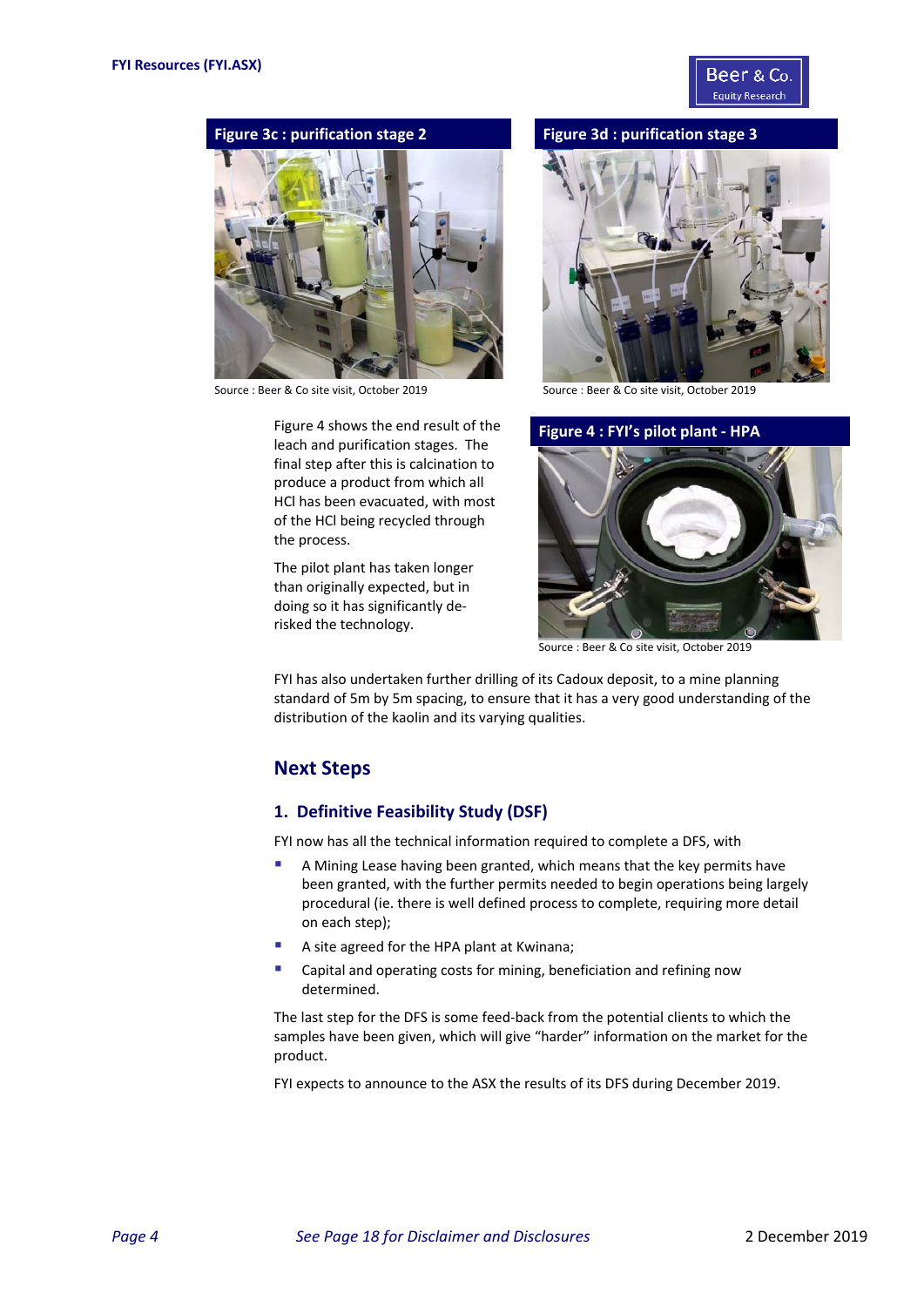

## **2. Off‐take agreements**

To be able to secure debt financing for the project development, FYI will need to secure off-take agreements from appropriate off-takers (ie. those with sufficient balance sheet to facilitate debt financing).

Off‐take agreements will depend on the potential off‐takers' perception of the quality of the samples that have been sent. Quality parameters include :

- The  $Al_2O_3$  grade (ie. 99.99% (4N) base case and 99.999% (5N) higher value);
- Deleterious elements within the 100ppm that is not  $Al_2O_3$  (in the 4Ns product; or 10ppm in the 5Ns product), with sodium (Na) and iron (Fe) being major issues;
- Consistency of grade; and
- For the powdered product :
	- (i) the average grain size;
	- (ii) The distribution of the grain size (the more consistent the better);
	- (iii) The shape of the grain and the consistency of the shape.

To date, FYI's announcements have been focussed on grade, with no information on the physical properties.

## **3. Project Financing**

In their recent presentations, FYI has stated that it will pursue a range of options to finance construction of its Cadoux‐Kwinana project, including

- Off-take financing;
- Joint venture, possibly with an off‐taker;
- Strategic investor, which may include rights to product and / or rights to participate in future projects;
- Cornerstone investor in the company;
- Project debt; and
- Equity,

#### **4. Construction and commissioning**

After financing is secured, FYI needs to build its operations at Cadoux and Kwinana.

## **High Purity Alumina**

Alumina ( $Al_2O_3$ ) is aluminium oxide. Properties of alumina include :

- It is very hard, with a Mohr's hardness of 9.0 and so is used as a shield and also as an abrasive;
- It is inert, as the oxygen-aluminium bond is very hard to break;
- It is impervious to heat, and shields from heat, which is why one use of alumina is as a refractory material; and
- It does not conduct electricity.

The dominant use of alumina is to produce aluminium metal. The alumina from which aluminium is produced is sourced from bauxite, and Australia is a major producer of alumina, with 2 refineries near Gladstone and 4 south of Perth as well as one, which has been shut, in the Northern Territory.

However, that alumina is about 99.5%  $Al_2O_3$  and it also has levels of iron (Fe) sodium (Na) and calcium (Ca) that are too high for the uses of High Purity Alumina.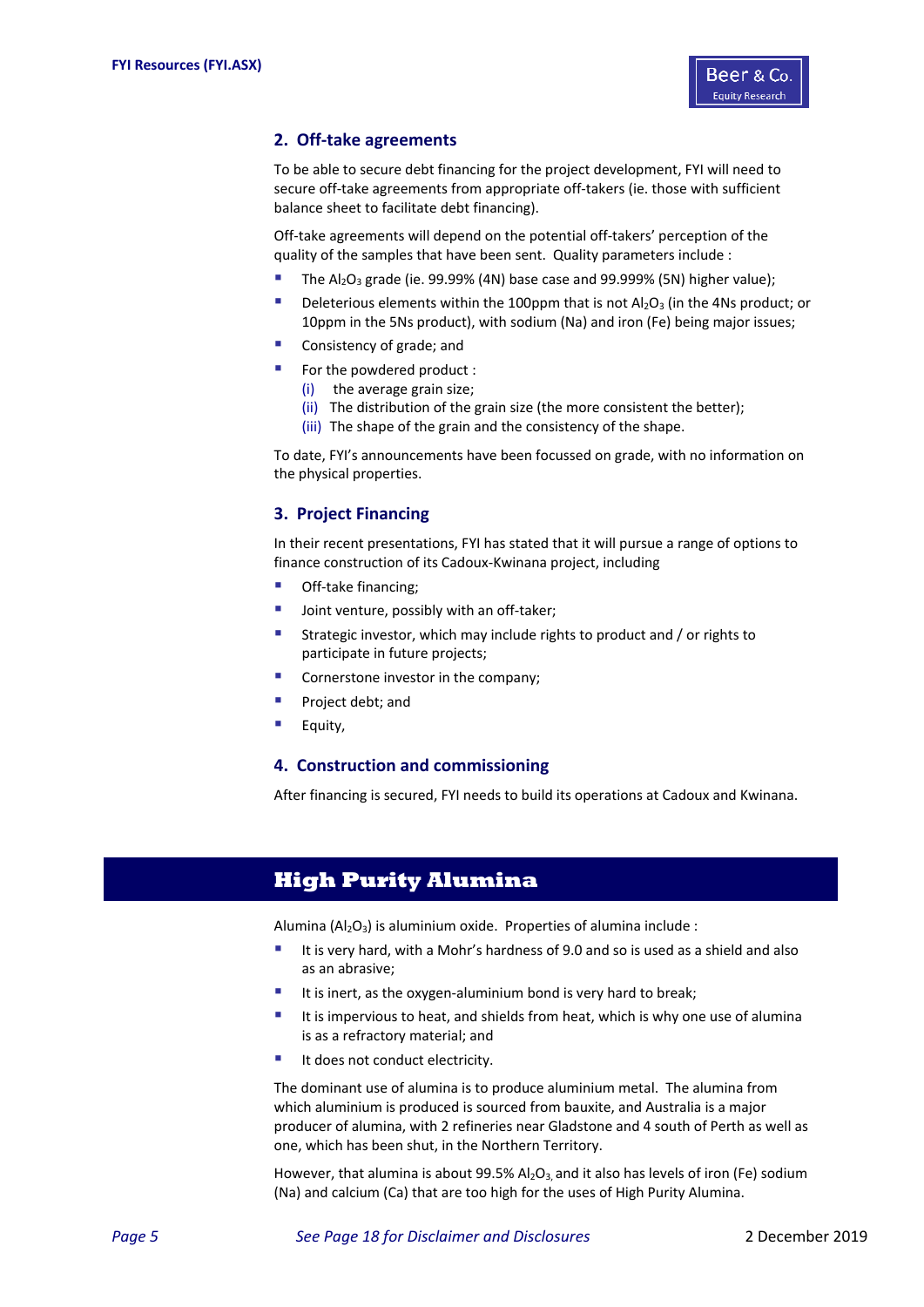

## **Uses of HPA**

There are 2 forms in which HPA is used :

- As a powder; or
- **As a pellet, which is produced by smelting HPA powder.**

CRU (Commodity Research Unit) published a HPA industry report in 2018 that estimated the total HPA market at nearly 38kt, across 5 different sectors as shown in Figure 5. The uses of powder are

- Separators for Lithium ion Batteries; and
- Controlling colours produced using Cathode Ray Tubes ad also coating the phosphorous used in plasma displays and in fluorescent lighting.

Synthetic sapphire, which is a very hard, impervious, clear "glass" is used as :

- A scratchproof glass in the display in smart phones, watches, tablets, etc;
- A substrate for LEDs; and
- In the fabrication of semi‐conductors and the wafer processing equipment due to its high resistance to plasma corrosion.

Synthetic sapphire, which is very hard, impervious, clear "glass" is used as

- Scratchproof glass in the display in smart phones, watches, tablets, etc;
- A substrate for LEDs; and
- In the fabrication of semi‐ conductors and the wafer processing equipment due to its high resistance to plasma corrosion.



Source : CRU, 2018, Beer & Co

Figure 5 shows that Light Emitting Diodes (LEDs) accounted for about 46% of the total demand in 2018.

## **Projected HPA Demand Growth**

Figure 5 shows that about 10% of the estimated demand for HPA is in the manufacture of lithium ion batteries (LiBs).

This is expected to be the major demand growth for HPA due to :

- Increasing demand for LiBs, primarily due to Electric Vehicles; and
- An increasing use of HPA as a coating on the polymer separator between anode and cathode.

## **Separators**

Figure 6 shows a typical LiB, with separators between the anode and the cathode. The lithium ion needs to move through the separator, without which the battery will "short" and flare up.

Increasing the performance of a LiB requires increasing

- the amount of energy the battery can hold, and also dis-charge: and
- the speed with which energy can be both input (the re-charge time) and output.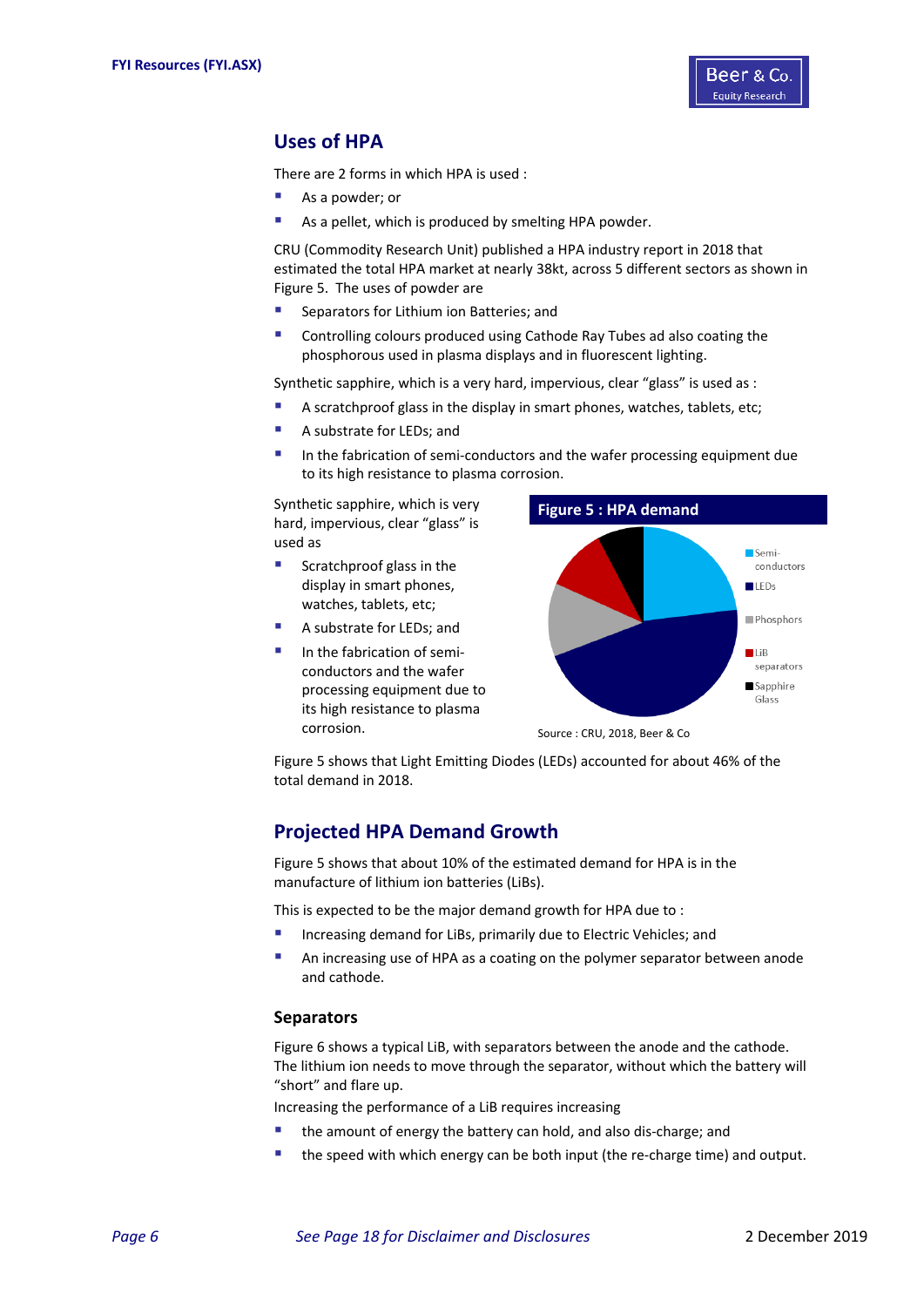

Increasing the energy in a LiB increases the heat generated. The typical separator is a polymer (a plastic) which disintegrates at temperatures above about 130°C, while adding a coating of HPA raises the temperature at which the LiB can operate effectively to about 220°C.

Altech reported, in its September 2019 presentation, that a Japanese manufacturer reported that only 12% of separators were coated in 2018 and that had risen to 40%, while CRU, in its 2018 report, projected that 80% of LiBs will have coated separators by 2028.

#### **Figure 6 : Separators in LiBs**



### **EV demand**

The data in Figure 7 is sourced from Benchmark Minerals intelligence (BMI), September 2019 World Tour. It shows the projected output of lithium ion batteries, expressed in GWh, based on announcements of Mega‐Factories (and Giga‐Factories), which means it is not based on desk-top projections, as is the case for most projections.



Source : Benchmark Minerals Intelligence, "World Tour", September 2019, Beer & Co

The dark blue bars are the projections that BMI first made in November 2018. It shows that the demand for LiBs was projected to rise from about 290GWh in 2018 to about 1,300GWh in 2028.

The other colours show the increases with each subsequent review by BMI.

It shows that BMI's projection, based on the announcements of Mega-Factories, which in turn are related to projections by EV manufacturers, increased the projected volume for 2028 from 1,300GWh to over 2,000GWh, an increase of 54% in the space of less than 12 months.

Importantly, Figure 7 shows more significant increases, in percentage terms, in many of the intervening years; eg. 2025 was originally projected to produce 920 GWh of LiB capacity but less than 12 months later this had been increased by over 70% to 1,580Gwh.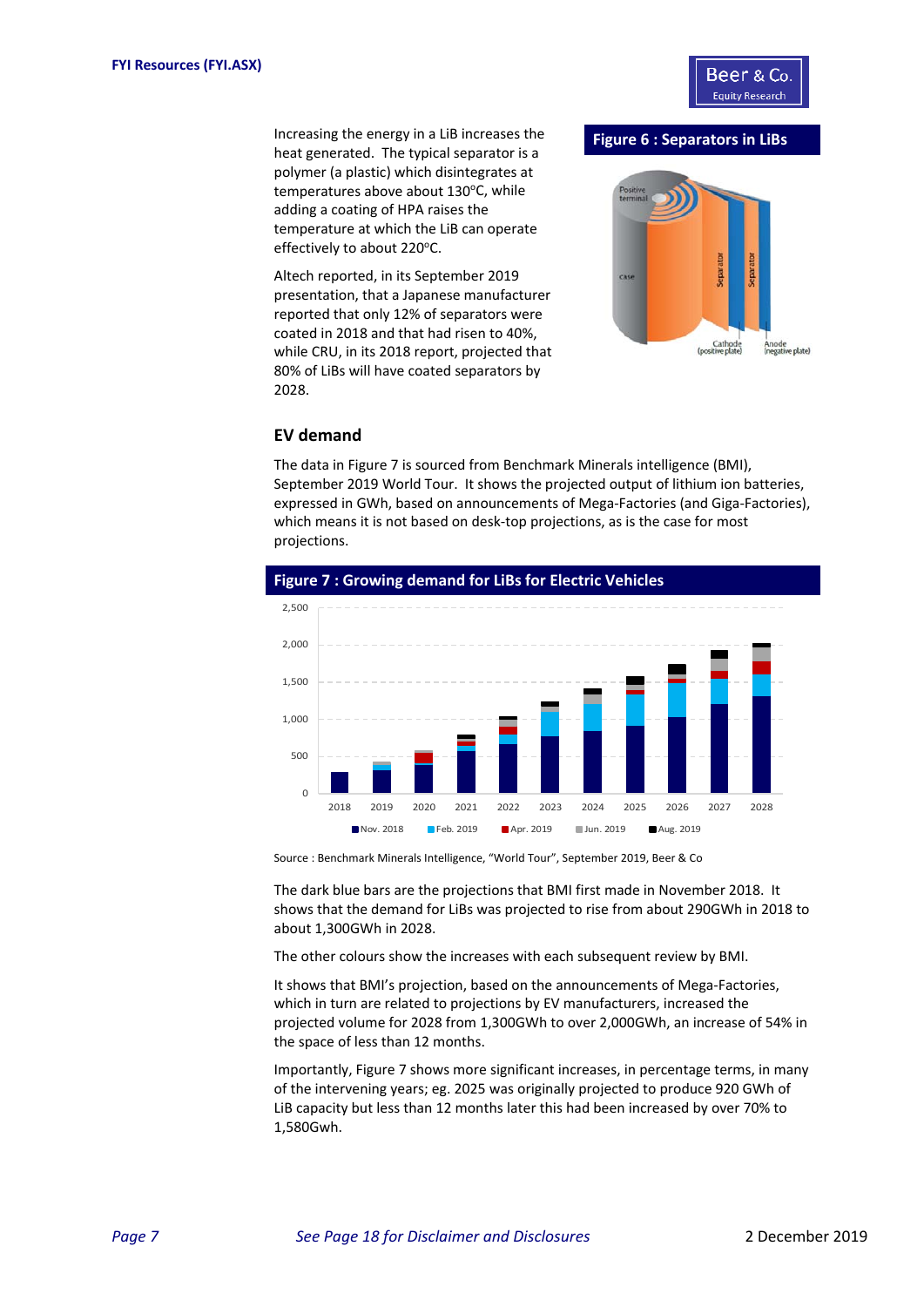

## **Total Demand Growth**

Figure 8 shows that, in its 2018 analysis, CRU expected the demand for HPA to grow :

- from about 20kt in 2015;
- to about 38kt in 2018, a Compound Annual Growth Rate of 24%;
- to about 125kt in 2028, a CAGR of 21% from 2018.

### **Figure 8 : Projected demand for HPA**



Source : CRU 2018, Beer & Co

Figure 8 also shows that while the demand for HPA use in LEDs is expected to grow at a CAGR of nearly 10%, its share of overall demand is expected to fall from nearly 50% in 2019 to just over 25% in 2028, due to the overwhelming growth in demand for HPA to coat separators in LiBs.

Figure 8 also shows that other demand for HPA was expected to remain roughly flat.

Figure 9 shows CRU's conclusion on the overall supply‐demand balance, showing :

- <sup>2</sup> 2018 was projected to in small surplus, following years of small surpluses;
- **2019** was projected to be year of deficit, with the deficit being about the total of the surpluses of the previous years (ie. inventory available to cope with the deficit); and
- Subsequent years are projected to be in deficit.



Source : CRU 2018, Beer & Co

In Figure 9 :

- The dark blue bars are based on firm intentions, while the light blue bars are based on indicated intentions and projections (ie. less firm); and
- **The supply projections were based on all announced projects proceeding as** announced, which CRU acknowledges as being optimistic.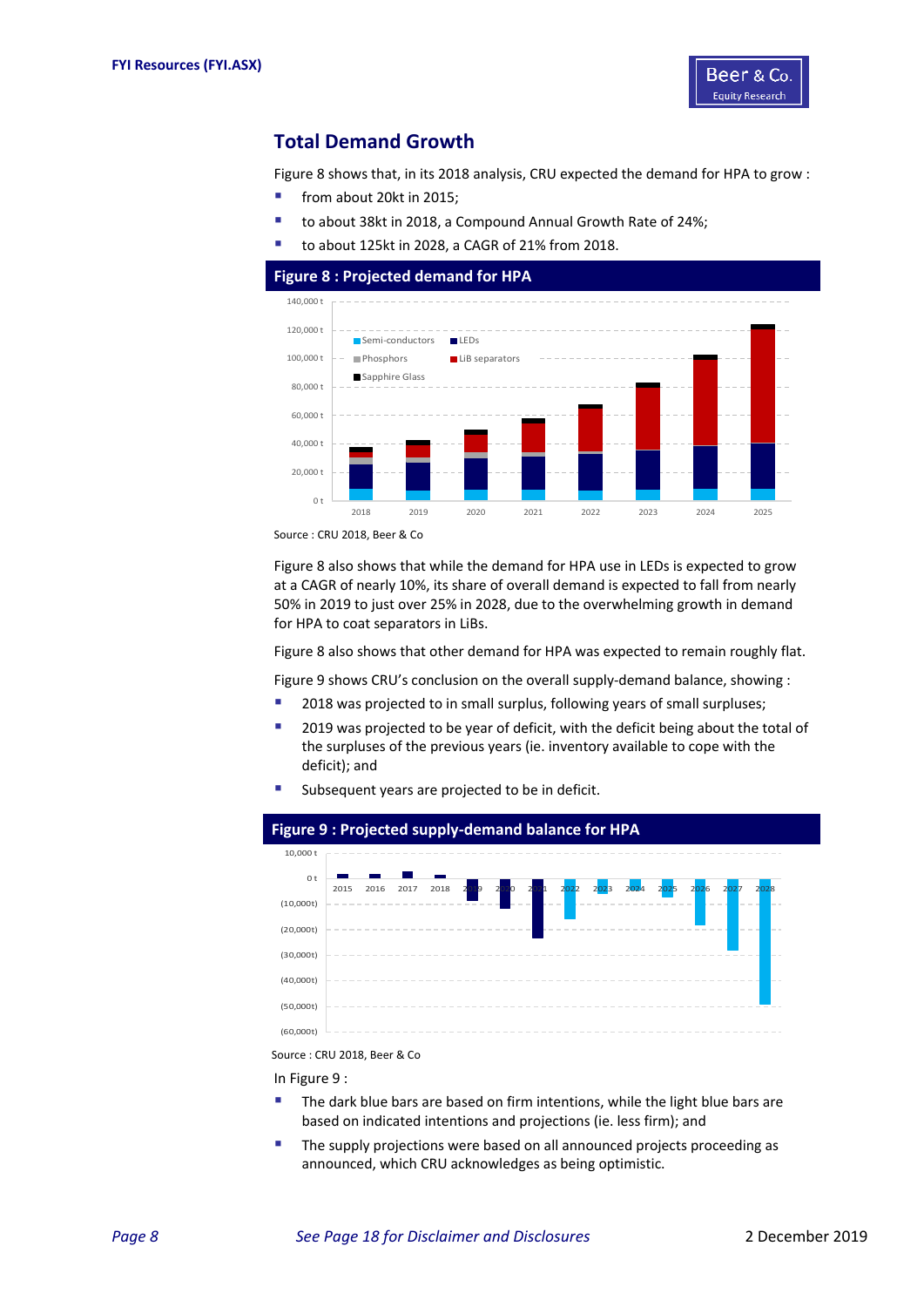

## **More recent information**

Beer & Co has not been able to access key data from CRU's 2019 review. However, BMI's review, at Figure 7, suggests an increase in HPA demand for LiBs of about 56,000t, increasing the 2025 total from about 125,000t to 180,000t.

## **Value of HPA**

HPA is not an exchange traded commodity, so its value is set by negotiation in each case between supplier and user.

The major variables in pricing HPA, apart from volume, include :

- Grade, the dominant parameter of which is %  $Al_2O_3$ , with higher prices for higher grade, and the "standard" grade being 99.99%  $Al_2O_3$ , or "4 nines" (4N);
- Contaminants; ie. what is contained in the 100ppm (in the case of 4N HPA) that is not  $Al_2O_3$ , with sodium and iron being the most problematic deleterious elements
	- Sodium (Na) is associated with HPA produced from a bauxite / aluminium source as sodium hydroxide (NaOH, or caustic soda) is the key input in the production of smelter grade alumina from bauxite;
	- This means that higher grades of HPA may not be able to be produced from conventional processes, but will need to be produced from non‐standard sources;
- Consistency of grade
	- By operating a pilot plant, FYI has been able to demonstrate process control by producing samples of consistent grade even when the original kaolin varied in quality
- For powdered product, which is required for LEDs and coatings in LiBs, required physical attributes include :
	- the average grain size;
	- The distribution of the grain size (the more consistent the better);
	- The shape of the grain and the consistency of the shape.

Figure 10 shows the prices, in terms of US\$/kg, shown by the ASX listed HPA companies.

| <b>Figure 10 : HPA prices</b> |                  |         |         |                  |         |                  |         |                  |  |  |  |
|-------------------------------|------------------|---------|---------|------------------|---------|------------------|---------|------------------|--|--|--|
| USD / kg                      | <b>ATC</b>       |         |         | <b>PUA</b>       |         | A4N              |         | <b>FYI</b>       |  |  |  |
|                               | Sept. 2019, p. 9 |         |         | June 2019, p. 22 |         | Oct. 2019, p. 10 |         | Sept. 2019, p. 7 |  |  |  |
|                               | Min              | Max     | Min     | Max              | Min     | Max              | Min     | Max              |  |  |  |
| 3N                            | \$6/kg           | \$9/kg  |         |                  | \$5/kg  | \$10/kg          | \$10/kg | \$25/kg          |  |  |  |
| 4Ν                            | \$15/kg          | \$40/kg | \$8/kg  | \$25/kg          | \$15/kg | \$30/kg          | \$25/kg | \$50/kg          |  |  |  |
| 5Ν                            | $>$ \$50/kg      |         | \$25/kg | \$50/kg          | \$30/kg | \$50/kg          | \$50/kg |                  |  |  |  |

Source : ASX presentations (as indicated), Beer & Co

Figure 10 shows :

- The price for HPA increases significantly with quality; and
- There is wide range of price for a given quality, reflecting the other parameters shown above.

Figure 10 also shows that there while there is some overlap between the prices given by the different companies, there are also significant differences in the absolute values.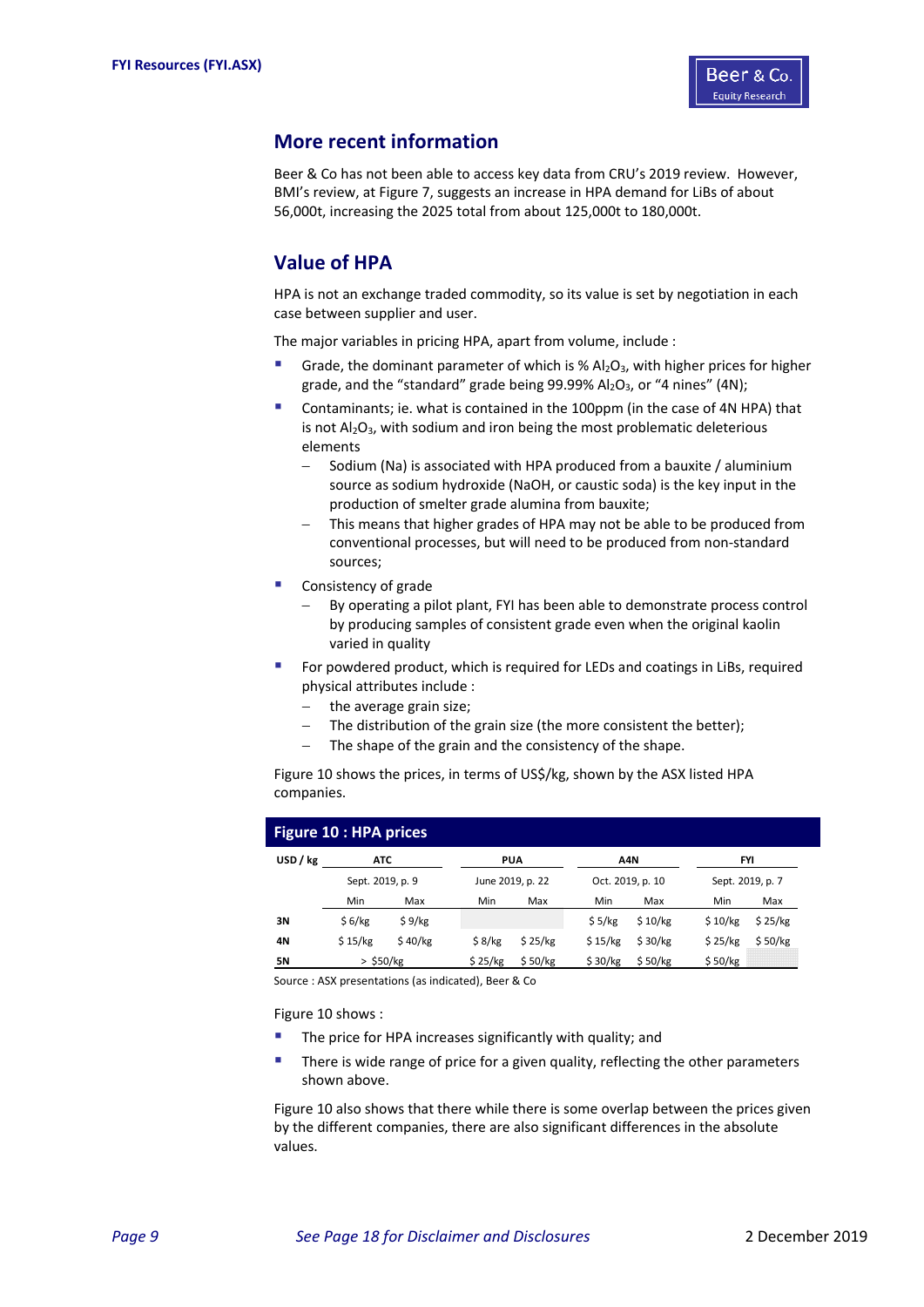

## **Comparatives**

There have been up to 5 ASX listed companies that have made announcements on potential HPA projects and Figure 11 shows the 4 that have made definitive announcements.

| <b>Figure 11 HPA companies</b> |              |              |              |                  |
|--------------------------------|--------------|--------------|--------------|------------------|
|                                | <b>ATC</b>   | A4N          | <b>FYI</b>   | <b>HEG / PUA</b> |
| Scope                          |              |              |              |                  |
| <b>PFS</b>                     |              | Nov. 2018    | Sep. 2018    | Jun. 2018        |
| <b>DFS</b>                     | Jun. 2015    | Dec. 2019    | Dec. 2019    |                  |
|                                | Mar. 2016    |              |              |                  |
| Cap.Ex                         | US\$ 298m    | US\$ 149m    | US\$ 178m    | US\$ 271m        |
| C1                             | US\$ 8,550/t | US\$ 5,123/t | US\$ 6,467/t | US\$ 7,668/t     |
| Volume                         | 4,500 t      | $10,200$ t   | 8,000 t      | 8,000 t          |
|                                | US\$ 66k/t   | US\$ 15k/t   | US\$ 22k/t   | US\$ 34k/t       |
| <b>First Product</b>           |              | Feb. 2022    | Nov. 2021    |                  |
| shares on issue                | 743.1 m      | 632.1 m      | 212.8 m      | 221.8 m          |
| price                          | 11.5 c       | 18.0 c       | 5.6c         | 2.0 <sub>c</sub> |
| cash                           | \$2.6m       | \$3.7m       | \$0.9m       | \$1.1m           |
| <b>Enterprise Value</b>        | \$82.8m      | \$110.1m     | \$11.0m      | \$3.3m           |
| fully diluted                  | \$85.9m      | \$115.0m     | \$11.0m      | \$3.3m           |

Source : ASX announcements, IRESS, Beer & Co

In addition to the ASX listed companies, there is also an un‐listed company that has stated it is seeking to develop a project to produce 5,000t/yr of HPA.

## **Comments**

## **1. PUA**

Figure 11 includes PUA, which was based on a Canadian technology, Polar Sapphire, which had announced a capital cost of US\$ 60m for a plant to produce 5,000t/yr HPA at a cash cost of about US\$ 7,500/t.

Before that, PUA had announced its intention to produce HPA from its kaolin deposit at Yendon, near Ballarat, in Victoria.

However, when PUA was not able to fulfil a Condition Precedent for the acquisition of Polar Sapphire, it announced that it would focus on its Hill End copper‐gold project, rather than its Yendon Kaolin project.

As a result, Beer & Co assumes that neither project is presently proceeding.

#### **2. Total Volume**

The total of the projects in Figure 11, including the un-listed project, is just short of 30kt/yr of HPA, though it can be expected that this will take until 2022 / 23 to come into production.

Figure 8 shows that the projected growth in demand from 2019 to 2023 is about 40kt/yr, which means that the surge in potential supply is less than the expected demand.

Further, the history ahs been slippage in project timelines and there must be doubt about production from Polar Sapphire.

## **3. Enterprise Value**

FYI has a significantly lower market cap than either ATC or A4N, despite FYI's successful operation of its pilot plant.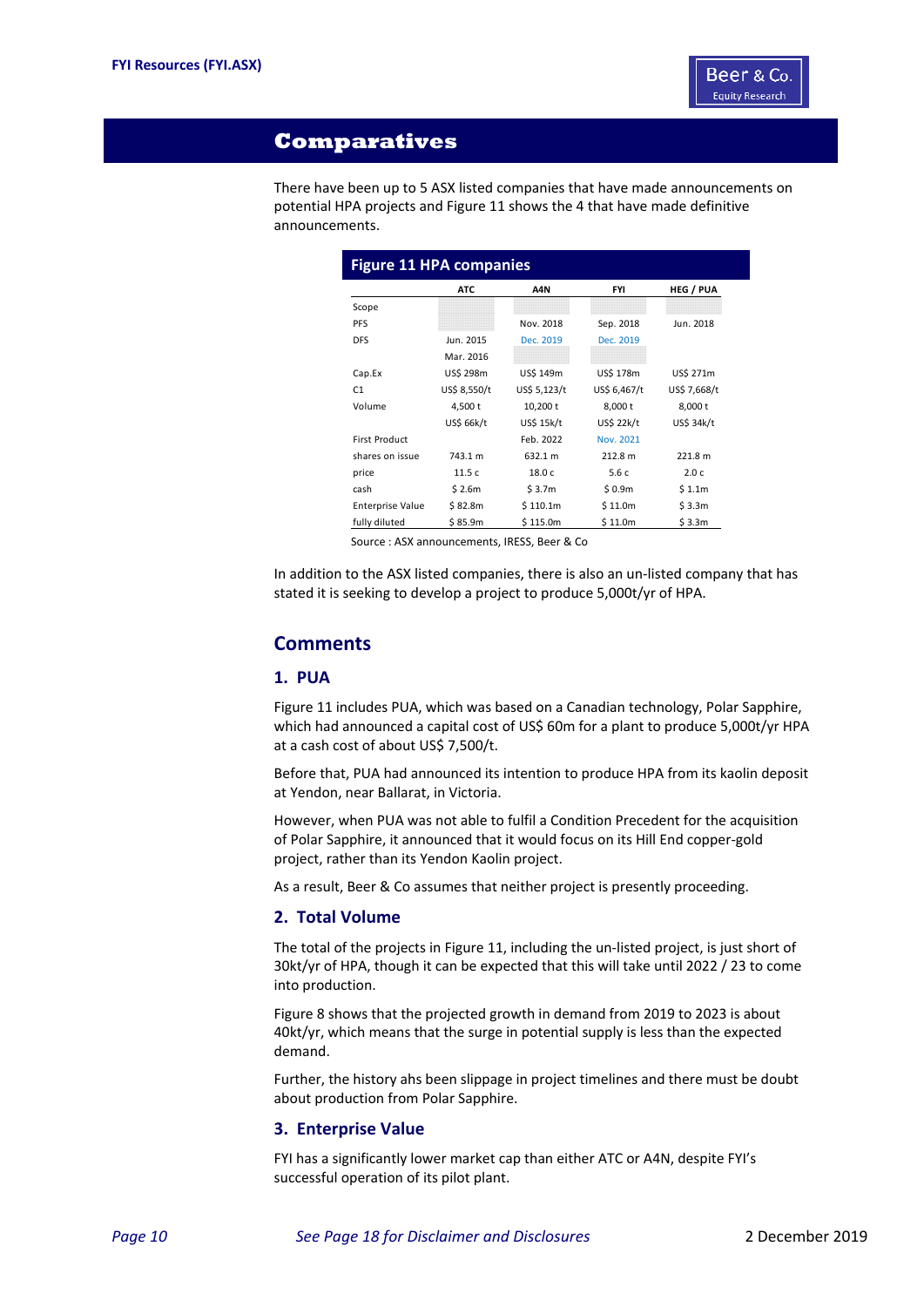

## **Financing**

The key conclusions from FYI's 25 September 2018 announcement of its PFS results were

- Capital cost US\$ 178m;
- Produce 8,000t/yr of HPA at a cash cost of US\$ 6,467/t, compared with US\$24,000/t revenue for annual net cash generated of US\$ 140m (8,000 x  $(24,000 - 6,467)$ ;
- NPV US\$ 506m on the after‐tax cashflows.

While these are the parameters for a very attractive investment, the investment market will not provide US\$ 178m in funding for a company with a market value of \$A 12m (or US\$ 8m).

At slide 16 of their September 2019 presentation, FYI states that it is examining funding options including :

- Off-take financing;
- **Joint venture:**
- Cornerstone investor;
- Strategic investor;
- **Project debt; and / or**
- $\blacksquare$  Equity.

In Beer & Co.'s view, from an economic perspective, the first 4 of these options are equivalent FYI sells a portion of its project and the purchaser provides capital and some credibility and expertise.

As HPA is not an exchange traded commodity, any financing will require bankable off-take agreements.

In Beer & Co.'s view, subject to the quality of the samples produced through FYI's pilot plant, the potential is favourable due to the projected

- Strong growth in demand; and
- Deficit in the market in all future years.

## **Key Risks**

FYI has already significantly de‐risked the project through

- Construction, commissioning and successful operation of its pilot plant, which has provided samples for potential off-takers as well as demonstrating the control the process has to be able to produce consistent output;
- **The Mining Licence has been granted;**
- The project has been granted Lead Agency, which facilitates remaining approvals for the proposed Kwinana operations and development.

The remaining risks relate to :

- The off-takers' assessment of the quality of the samples that have been provided; and
- The consequent appetite for off-takers to enter into bankable supply agreements; and
- The desire of off-takers, or other parties, to invest in the project.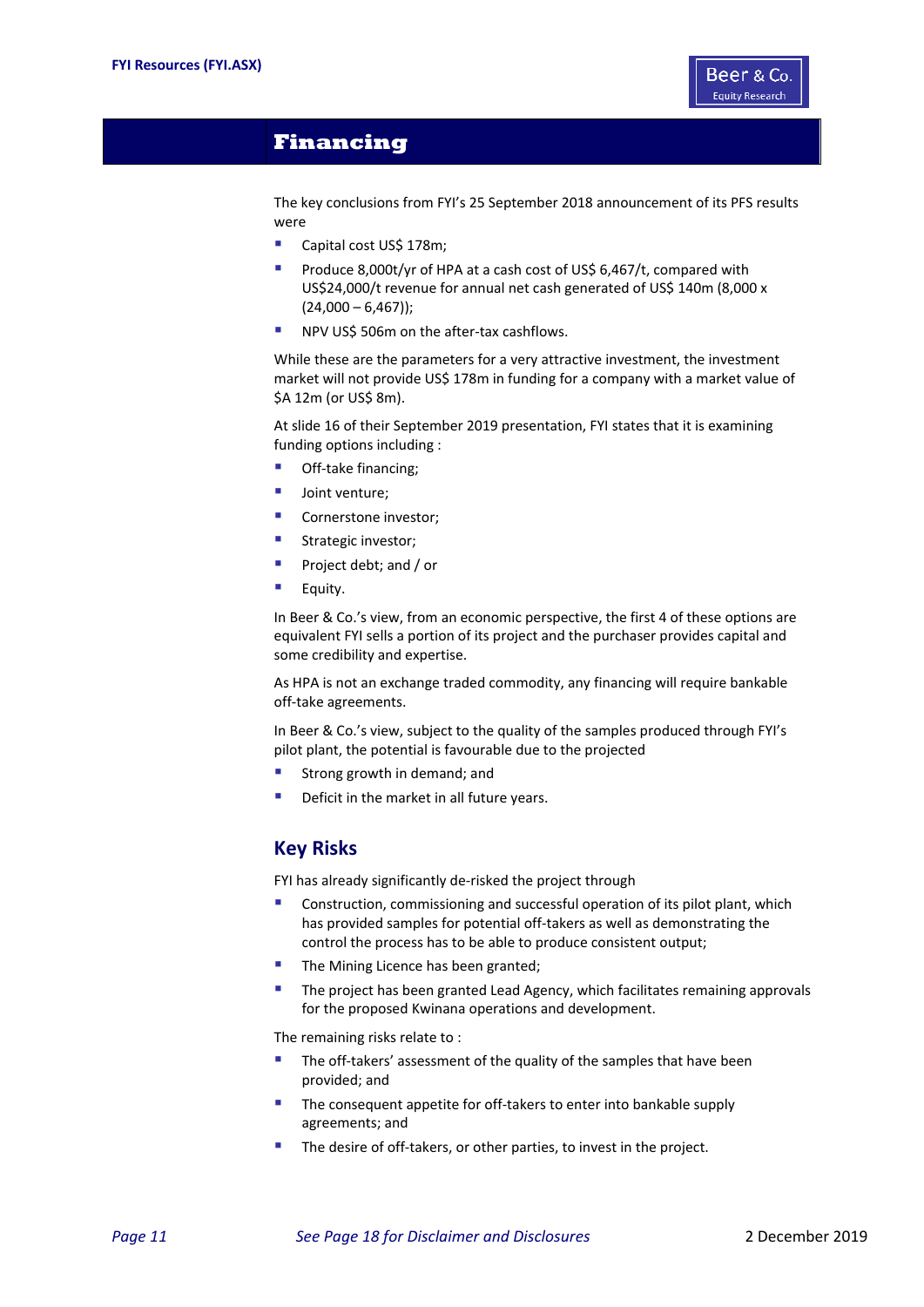

## **Beer & Co.'s view**

Beer & Co has modelled the project and in our view :

- The AUD‐USD rate has fallen from 0.750 at the time of the PFS and is now about 0.680, which reduces both capital and operating costs in USD terms, enhancing the NPV;
- Using cost models we have developed over the last 3 decades, we found the mining and beneficiation costs in the PFS significantly higher than we would have expected, indicating cost down potential.

The most significant variable is revenue. Beer & Co note that the PFS assumed average revenue of US\$ 24/kg and we note that FYI reported :

- An average grade of 99.999% in its ASX announcement of 13 March 2019
	- this was from Locked Cycle test‐work and involved an extra precipitation in distilled water which reduced the recovery from 95%, or more, to about 90%;
- Average grades of 99.997% and 99.998% in its ASX announcement of 17 September 2019, from feed that varied in quality, as opposed to being a blended, consistent feed as will be the case in commercial production
- **Average grade of 99.99% from the first run of the pilot plant.**

In Beer & Co.'s view, FYI should be able to achieve some sales of 5N product, possibly at a small cost to recovery / throughput.

## **Operations**

## **Resources and Reserves**

FYI announced the potential acquisition of the Cadoux project on 8 May 2017. At that time it had an Inferred Resource of 10.5Mt grading 21.26%  $Al_2O_3$  (quoted as 11.25% Al).

Figure 12 shows the Mineral Resource Estimate announced by FYI on 26 July 2017, showing a resource estimate of 16Mt, of which 13Mt is in the Indicated category.

Figure 13 shows the Mineral Resource Estimate included in FYI's 25 September 2018 announcement of its PFS.

This resource estimate was based on a strip ratio of 2.07t of waste for each tonne of Kaolin ore.

| Figure 12 : Resource estimate, July 2017 |          |                                |       |                  |  |  |  |  |  |  |  |
|------------------------------------------|----------|--------------------------------|-------|------------------|--|--|--|--|--|--|--|
|                                          |          | Al <sub>2</sub> O <sub>3</sub> | Fe2O3 | K <sub>2</sub> O |  |  |  |  |  |  |  |
| Indicated                                | 13.0 Mt  | 21.88%                         | 0.67% | 0.57%            |  |  |  |  |  |  |  |
| Inferred                                 | $3.1$ Mt | 23.6%                          | 1.0%  | 0.8%             |  |  |  |  |  |  |  |
| <b>TOTAL</b>                             | 16.1 Mt  | 22.21%                         | 0.73% | 0.62%            |  |  |  |  |  |  |  |

Source : FYI Resources' 26 July 2017 ASX announce't, Beer & Co

| <b>Figure 13: Revised Resource estimate</b> |                       |          |                                |       |      |  |  |  |  |  |  |
|---------------------------------------------|-----------------------|----------|--------------------------------|-------|------|--|--|--|--|--|--|
|                                             |                       |          | Al <sub>2</sub> O <sub>3</sub> | Fe2O3 | K2O  |  |  |  |  |  |  |
| Indicated                                   | $Low$ $K2O$           | $2.1$ Mt | 25.9%                          | 1.0%  | 0.2% |  |  |  |  |  |  |
|                                             | High K <sub>2</sub> O | $1.1$ Mt | 21.6%                          | 0.9%  | 2.6% |  |  |  |  |  |  |
| <b>Total Indicated</b>                      |                       | 3.2 Mt   | 24.4%                          | 1.0%  | 1.0% |  |  |  |  |  |  |
| Inferred                                    | $Low$ $K2O$           | 4.3 Mt   | 23.3%                          | 0.7%  | 0.3% |  |  |  |  |  |  |
|                                             | High K <sub>2</sub> O | 2.0 Mt   | 20.1%                          | 0.8%  | 3.0% |  |  |  |  |  |  |
| <b>Total Inferred</b>                       |                       | 6.3 Mt   | 22.3%                          | 0.7%  | 1.2% |  |  |  |  |  |  |
|                                             | Total Low K2O         | 6.4 Mt   | 24.2%                          | 0.8%  | 0.3% |  |  |  |  |  |  |
|                                             | Total High K2O        | 3.1 Mt   | 20.6%                          | 0.8%  | 2.9% |  |  |  |  |  |  |
| <b>Total Resoruces</b>                      |                       | 9.5 Mt   | 23.0%                          | 0.8%  | 1.1% |  |  |  |  |  |  |

Source : FYI Resources' 25 Sept. 2018 ASX announce't, Beer & Co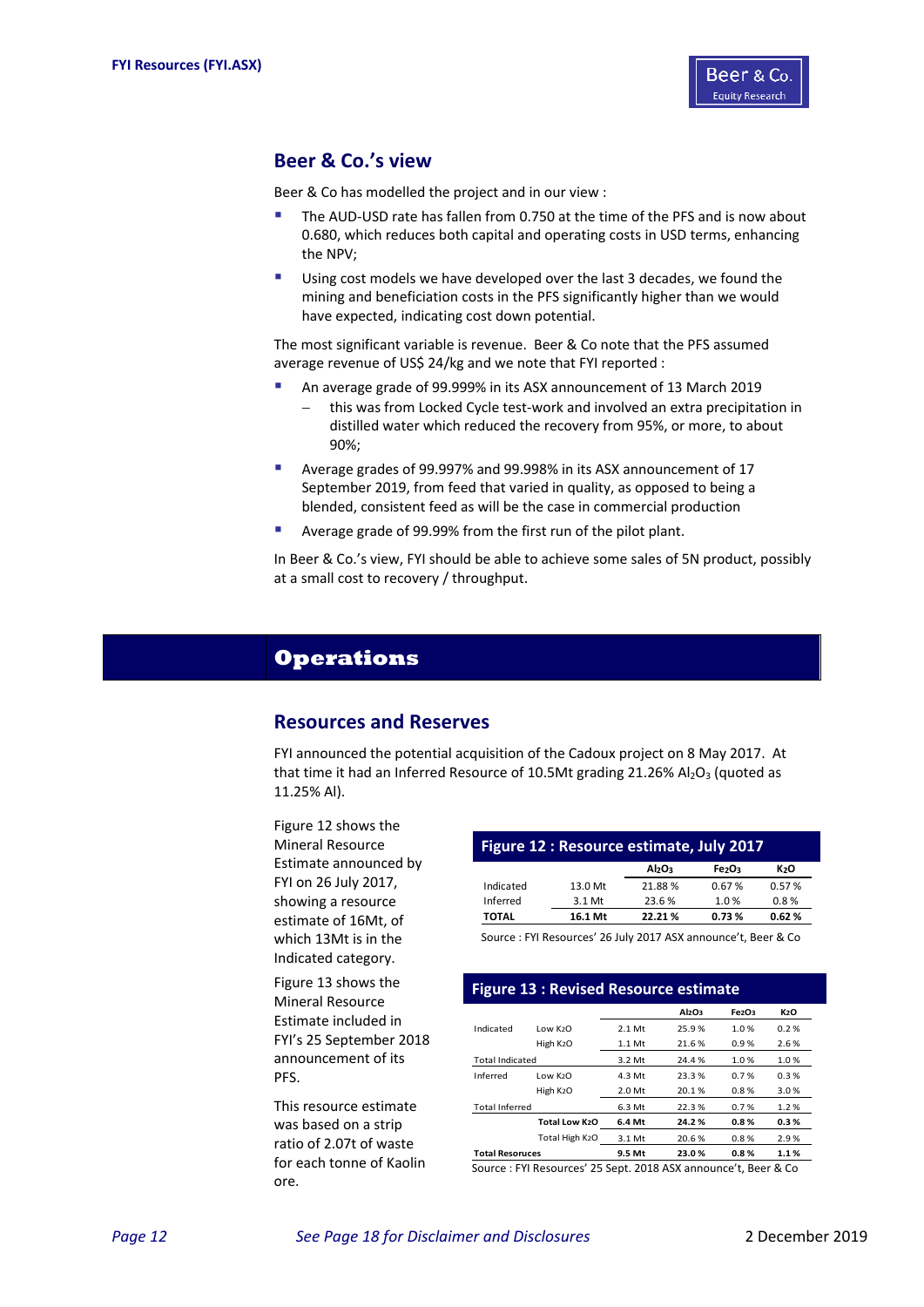FYI's PFS was based on 94% Indicated Resources and the balance Inferred.

On 29 October, 2018, FYI announced a Probable Ore Reserve for Cadoux, of about 2.9Mt, as shown in Figure 14.

Each of the stages shown represents a mining campaign as 3 years of material can be mined in about 3 months.

## **PFS**

FYI announced the results of its PFS on 25 September 2018. Figure 15 shows the key capital cost and operating costs from that announcement (in the column "PFS").

As shown in Figure 15, the announcement was made in USD terms, with a USD‐AUD rate of 0.750 assumed.

Figure 15 shows the impact on the USD cost from using the current AUD‐USD rate of about 0.680, showing lower capital and operating costs.

| <b>Figure 14: Ore Reserve, October 2018</b> |  |  |
|---------------------------------------------|--|--|
|---------------------------------------------|--|--|

|          | Ore      | Al <sub>2</sub> O <sub>3</sub> | Waste    |     |
|----------|----------|--------------------------------|----------|-----|
| stage 1  | 172 kt   | 24.8%                          | 317 kt   | 1.8 |
| stage 2  | 175 kt   | 25.1%                          | 225 kt   | 1.3 |
| stage 3  | 175 kt   | 24.5 %                         | 255 kt   | 1.5 |
| stage 4  | 165 kt   | 22.7%                          | 376 kt   | 2.3 |
| stage 5  | 165 kt   | 23.4 %                         | 396 kt   | 2.4 |
| stage 6  | 192 kt   | 25.9%                          | 290 kt   | 1.5 |
| stage 7  | 247 kt   | 26.1%                          | 159 kt   | 0.6 |
| stage 8  | 130 kt   | 25.5%                          | 125 kt   | 1.0 |
| stage 9  | 92 kt    | 23.5%                          | 167 kt   | 1.8 |
| stage 10 | 169 kt   | 25.6%                          | 364 kt   | 2.2 |
| stage 11 | 275 kt   | 23.0%                          | 481 kt   | 1.7 |
| stage 12 | 347 kt   | 24.4 %                         | 535 kt   | 1.5 |
| stage 13 | 225 kt   | 24.8%                          | 499 kt   | 2.2 |
| stage 14 | 363 kt   | 23.5%                          | 774 kt   | 2.1 |
|          | 2,892 kt | 24.4%                          | 4,963 kt | 1.7 |

Source : FYI's ASX announcement, 20 October 2018, Beer & Co

## **Figure 15 : Impact of change in AUD‐USD**

|                      | <b>PFS</b>   | 0.750          | 0.680        |
|----------------------|--------------|----------------|--------------|
| Capital              | US\$ 179m    | <b>SA 238m</b> | US\$ 162m    |
| /t HPA               |              |                |              |
| Mining               | US\$ 107/t   | \$A 143/t      | US\$ 97/t    |
| <b>Beneficiation</b> | US\$ 769/t   | \$A 1,025/t    | US\$ 697/t   |
| Refining             | US\$ 5,591/t | \$A 7,455/t    | US\$ 5,069/t |
| Total, C1            | US\$ 6,467/t | \$A 8,623/t    | US\$ 5,863/t |

Source : FYI's 25 Sept 2019 ASX announcement, Beer & Co

In its 25 September 2018 announcement, FYI also stated that its mining cost was \$A 7.6/t of material mined. As the waste to ore ratio in the Reserves is lower than that in the PFS, so fewer tones are mined, the total mining costs will now be lower than that shown in Figure 15.

Figure 16 shows Beer & Co.'s modelling of FYI's mining and beneficiation operations at Cadoux.

| Figure 16 : Beer & Co.'s modelling of FYI's proposed mining and beneficiation operations, Cadoux |          |                 |                |          |                 |                |                 |          |                 |                 |                |                |                 |          |                |          |
|--------------------------------------------------------------------------------------------------|----------|-----------------|----------------|----------|-----------------|----------------|-----------------|----------|-----------------|-----------------|----------------|----------------|-----------------|----------|----------------|----------|
|                                                                                                  | 2021-22  | 2022-23         | 2023-24        | 2024-25  | 2025-26         | 2026-27        | 2027-28         | 2028-29  | 2029-30         | 2030-31         | 2039-40        | 2040-41        | 2041-42         | 2042-43  | 2043-44        | 2044-45  |
| Ore mined                                                                                        | 172 kt   | 0 <sub>kt</sub> | 0 <sub>k</sub> | 175 kt   | 0 <sub>kt</sub> | 0 <sub>k</sub> | 0 <sub>kt</sub> | 175 kt   | 0 <sub>kt</sub> | 0 <sub>kt</sub> | 0 <sub>k</sub> | 0 <sub>k</sub> | 0 <sub>kt</sub> | 247 kt   | 0 <sub>k</sub> | 0 kt     |
| Reserves                                                                                         | 2.720 kt | 2.720 kt        | 2.720 kt       | 2.545 kt | 2.545 kt        | 2.545 kt       | 2.545 kt        | 2.370 kt | 2.370 kt        | 2.370 kt        | 1.848 kt       | 1,848 kt       | 1.848 kt        | 1,601 kt | 1.601 kt       | 1,601 kt |
| Kaolin ore processed                                                                             | 33 kt    | 50 kt           | 50 kt          | 50 kt    | 50 kt           | 50 kt          | 50 kt           | 50 kt    | 50 kt           | 50 kt           | 50 kt          | 50 kt          | 50 kt           | 50 kt    | 50 kt          | 50 kt    |
| Al <sub>2</sub> O <sub>3</sub> grade                                                             | 24.8%    | 25.1%           | 25.1%          | 25.1%    | 24.7%           | 24.5%          | 24.5%           | 24.5%    | 22.7%           | 22.7%           | 26.1%          | 26.1%          | 26.1%           | 26.1%    | 25.5%          | 25.5%    |
| Al2O3 recovery                                                                                   | 78%      | 87%             | 87%            | 87%      | 87%             | 87%            | 87%             | 87%      | 87%             | 87%             | 87%            | 87%            | 87%             | 87%      | 87%            | 87%      |
| Concentrate grade                                                                                | 40 %     | 43 %            | 43 %           | 43 %     | 43%             | 43 %           | 43 %            | 43 %     | 43 %            | 43 %            | 43 %           | 43 %           | 43 %            | 43%      | 43 %           | 43 %     |
| Concentrate trucked                                                                              | 16 kt    | 25 kt           | 25 kt          | 25 kt    | 25 kt           | 25 kt          | 25 kt           | 24 kt    | 23 kt           | 23 kt           | 26 kt          | 26 kt          | 26 kt           | 26 kt    | 26 kt          | 26 kt    |

Source : Beer & Co estimates

Figure 12 shows that, compared with the July 2017 Mineral Resource Estimate of 16Mt, and a Probable Ore Reserve of 2.9Mt, the project mines and processes only 1.3Mt of ore oer24 years of operation.

This indicates significant upside potential to the estimated throughput and production.

Figure 17 shows Beer & Co.'s modelling of FYI's proposed refining operations at Kwinana.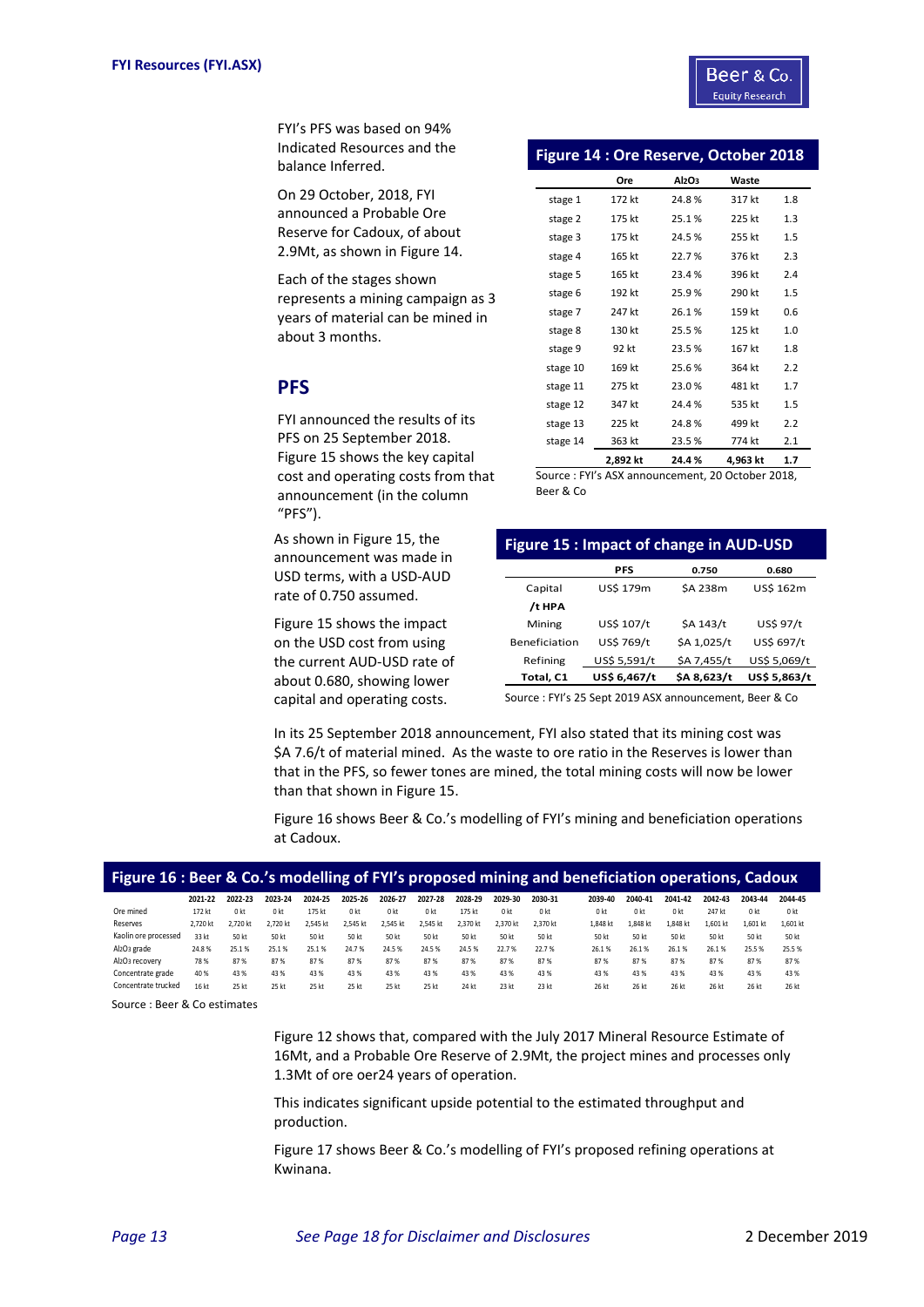

#### **Figure 17 : Beer & Co.'s modelling of FYI's proposed refining operations, at Kwinana**

| 2021-22           | 2022-23 | 2023-24           | 2024-25           | 2025-26           | 2026-27 | 2027-28 | 2028-29 | 2029-30 | 2030-31           | 2039-40  | 2040-41  | 2041-42  | 2042-43  | 2043-44  | 2044-45 |
|-------------------|---------|-------------------|-------------------|-------------------|---------|---------|---------|---------|-------------------|----------|----------|----------|----------|----------|---------|
| 13.3 kt           | 25.2 kt | 25.2 kt           | 25.2 kt           | 24.8 kt           | 24.6 kt | 24.6 kt | 24.4 kt | 22.8 kt | 22.8 kt           | 26.0 kt  | 26.0 kt  | 26.0 kt  | 26.0 kt  | 26.0 kt  | 26.0 kt |
| 72%               | 75%     | 75 %              | 75%               | 75 %              | 75 %    | 75 %    | 75 %    | 75 %    | 75 %              | 75%      | 75%      | 75%      | 75 %     | 75 %     | 75%     |
| 3.9 kt            | 8.2 kt  | 8.2 kt            | 8.2 kt            | 8.1 kt            | 8.0 kt  | 8.0 kt  | 8.0 kt  | 7.4 kt  | 7.4 kt            | 8.5 kt   | 8.5 kt   | 8.5 kt   | 8.5 kt   | 8.5 kt   | 8.5 kt  |
| 3.7 <sub>kt</sub> | 7.6 kt  | 7.3 kt            | 7.0 kt            | 6.6 kt            | 6.2 kt  | 6.0 kt  | 6.0 kt  | 5.6 kt  | 5.6 kt            | 6.4 kt   | 6.4 kt   | 6.4 kt   | 6.4 kt   | 6.4 kt   | 6.3 kt  |
| 0.2 <sub>kt</sub> | 0.6 kt  | 0.9 <sub>kt</sub> | 1.2 <sub>kt</sub> | 1.5 <sub>kt</sub> | 1.8 kt  | 2.0 kt  | 2.0 kt  | 1.9 kt  | 1.9 <sub>kt</sub> | $2.1$ kt | $2.1$ kt | $2.1$ kt | $2.1$ kt | $2.1$ kt | 2.1 kt  |
| 3.3%              | 7.0%    | 11.0%             | 15.0%             | 19.0%             | 23.0%   | 25.0%   | 25.0%   | 25.0%   | 25.0%             | 25.0%    | 25.0%    | 25.0%    | 25.0%    | 25.0%    | 25.0%   |
|                   |         |                   |                   |                   |         |         |         |         |                   |          |          |          |          |          |         |

Source : Beer & Co estimates

The PFS also assumed a royalty rate of 5%. This is the royalty applicable to an intermediate product, such as a copper concentrate, or possibly a beneficiated metakaolin.

In Beer & Co.'s view, the appropriate royalty rate is 2.5%, which is the rate applicable to a finished product, such as copper cathode (and gold bars), as the HPA is not upgraded or further processed after it has been sold by FYI.

## **Beer & Co.'s modelling**

Figure 14 shows Beer & Co.'s projections for FYI, adjusting the data in the PFS :

- The AUD‐USD rate from 0.750 to 0.680;
- Lower total mining cost due to the lower waste : ore ratio in the Ore Reserves Estimate compared with the PFS;
- **Lower royalty rate, from 5.0% to 2.5%.**

Also, Beer & Co has modelled over 200 different mining and processing operations over the last 3 decades, and the costs for mining and beneficiation indicated by the PFS are much higher than would be expected from a simple, shallow operation.

Figure 18 shows the outcome of Beer & Co.'s modelling, showing :

- Our base case assumes prices of \$20/kg for 4N material and \$40/kg for 5N material;
- Beer & Co assumes that the proportion of 5N product increases over time.

| Figure 18 : Beer & Co.'s projections of FYI's operations |                   |                   |                |                   |                 |                 |                  |                  |                  |           |                    |                  |                  |                  |                  |
|----------------------------------------------------------|-------------------|-------------------|----------------|-------------------|-----------------|-----------------|------------------|------------------|------------------|-----------|--------------------|------------------|------------------|------------------|------------------|
| 100% basis                                               | 2019-20           | 2020-21           | 2021-22        | 2022-23           | 2023-24         | 2024-25         | 2025-26          | 2026-27          | 2027-28          | 2028-29   | 2029-30            | 2030-31          | 2042-43          | 2043-44          | 2044-45          |
| $HPA - 4N$                                               | \$21/kg           | \$20/kg           | \$20/kg        | \$20/kg           | \$20/kg         | \$ 20/kg        | \$ 20/kg         | \$20/kg          | \$20/kg          | \$20/kg   | \$20/kg            | \$ 20/kg         | \$20/kg          | \$20/kg          | \$20/kg          |
| $HPA - 5N$                                               | \$40/kg           | \$40/kg           | \$40/kg        | \$40/kg           | \$40/kg         | \$40/kg         | \$40/kg          | \$40/kg          | \$40/kg          | \$40/kg   | \$40/kg            | \$40/kg          | \$40/kg          | \$40/kg          | \$40/kg          |
| AUD-USD                                                  | 0.685             | 0.680             | 0.680          | 0.680             | 0.680           | 0.680           | 0.680            | 0.680            | 0.680            | 0.680     | 0.680              | 0.680            | 0.680            | 0.680            | 0.680            |
| <b>Project Capital</b>                                   | \$ 0m             | (5193m)           | (549m)         |                   |                 |                 |                  |                  |                  |           |                    |                  |                  |                  |                  |
| 4N HPA sold                                              | 0.0 <sub>kt</sub> | 0.0 kt            | 3.7 kt         | 7.6 kt            | 7.3 kt          | 7.0 kt          | 6.6 kt           | $6.2$ kt         | 6.0 kt           | 6.0 kt    | 5.6 kt             | 5.6 kt           | 6.4 kt           | 6.4 kt           | 6.3 kt           |
| 5N HPA sold                                              | 0.0 <sub>kt</sub> | 0.0 <sub>kt</sub> | $0.2$ kt       | 0.6 <sub>kt</sub> | 0.9 kt          | 1.2 kt          | 1.5 kt           | 1.8 kt           | 2.0 kt           | 2.0 kt    | 1.9 kt             | 1.9 kt           | $2.1$ kt         | $2.1$ kt         | $2.1$ kt         |
| Av. Price, USD/kg                                        | \$21/kg           | \$21/kg           | \$21/kg        | \$21/kg           | \$22/kg         | \$23/kg         | \$24/kg          | \$25/kg          | \$25/kg          | \$25/kg   | \$25/kg            | \$25/kg          | \$25/kg          | \$25/kg          | \$25/kg          |
| Revenue                                                  | \$ 0m             | \$0m              | \$119m         | \$259m            | \$268m          | \$278m          | \$283m           | \$290m           | \$295m           | \$292m    | \$273m             | \$273m           | \$312m           | \$312m           | \$311m           |
| Cash Costs                                               | \$ 0m             | \$0m              | \$37m          | \$65m             | \$65m           | \$65m           | \$64m            | \$64m            | \$64m            | \$63m     | \$60m              | \$60m            | \$66m            | \$66m            | \$66m            |
| Royalties                                                | \$ 0m             | \$0m              | \$3m           | \$6m              | \$7m            | \$7m            | \$7m             | \$7m             | \$7m             | \$7m      | \$7m               | \$7m             | \$8m             | \$8m             | \$8m             |
| Dep'cn & Amort'sn                                        | \$ 0m             | \$0m              | \$10m          | \$20m             | \$ 20m          | \$ 20m          | \$20m            | \$20m            | \$ 20m           | \$20m     | \$ 20 <sub>m</sub> | \$ 20m           | \$0m             | \$0m             | \$0m             |
| Interest                                                 | \$ 0m             | \$3m              | \$12m          | \$11m             | \$7m            | \$3m            | \$0m             | \$0m             | \$0m             | \$ 0m     | \$0m               | \$0m             | \$0m             | \$ 0m            | \$0m             |
| <b>NPBT</b>                                              | \$ 0m             | (53m)             | \$57m          | \$157m            | \$170m          | \$184m          | \$193m           | \$200m           | \$204m           | \$202m    | \$187m             | \$187m           | \$238m           | \$238m           | \$237m           |
| <b>Tax Expense</b>                                       | \$ 0m             | \$0m              | \$16m          | \$47m             | \$51m           | \$55m           | \$58m            | \$60m            | \$61m            | \$61m     | \$56m              | \$56m            | \$71m            | \$71m            | \$71m            |
| NPAT                                                     | \$0m              | (53m)             | \$41m          | \$110m            | \$119m          | \$129m          | \$135m           | \$140m           | \$143m           | \$142m    | \$131m             | \$131m           | \$166m           | \$166m           | \$166m           |
| <b>Project, Equity Cashflow</b>                          |                   |                   |                |                   |                 |                 |                  |                  |                  |           |                    |                  |                  |                  |                  |
| Project capital                                          | (53m)             | (597m)            | (518m)         | (536m)            | (536m)          | (536m)          | \$0m             | \$ 0m            | \$0m             | \$ 0m     | \$0m               | \$0m             | \$0m             | \$0m             | \$0m             |
| Net Ops                                                  | \$0m              | \$0m              | \$78m          | \$188m            | \$197m          | \$205m          | \$213m           | \$220m           | \$224m           | \$221m    | \$207m             | \$207m           | \$237m           | \$238m           | \$238m           |
| taxes paid                                               | \$ 0m             | \$0m              | (516m)         | (547m)            | (551m)          | (555m)          | (558m)           | (560m)           | (S61m)           | (561m)    | (556m)             | (556m)           | (S71m)           | (571m)           | (571m)           |
| <b>NET</b>                                               | (53m)             | (597m)            | \$43m          | \$104m            | \$110m          | \$114m          | \$155m           | \$160m           | \$163m           | \$160m    | \$151m             | \$151m           | \$165m           | \$167m           | \$167m           |
|                                                          | (US\$2m)          | (US\$66m)         | <b>USS 29m</b> | US\$ 71m          | <b>US\$ 75m</b> | <b>US\$ 77m</b> | <b>US\$ 105m</b> | <b>US\$ 109m</b> | <b>US\$ 111m</b> | US\$ 109m | <b>US\$ 102m</b>   | <b>US\$ 102m</b> | <b>US\$ 112m</b> | <b>US\$ 113m</b> | <b>US\$ 113m</b> |

Source : Beer & Co estimates

Figure 18 shows strong cashflows and a very quick recovery of the capital invested.

The net cashflows shows assume 60% debt financing, which is a very standard assumption.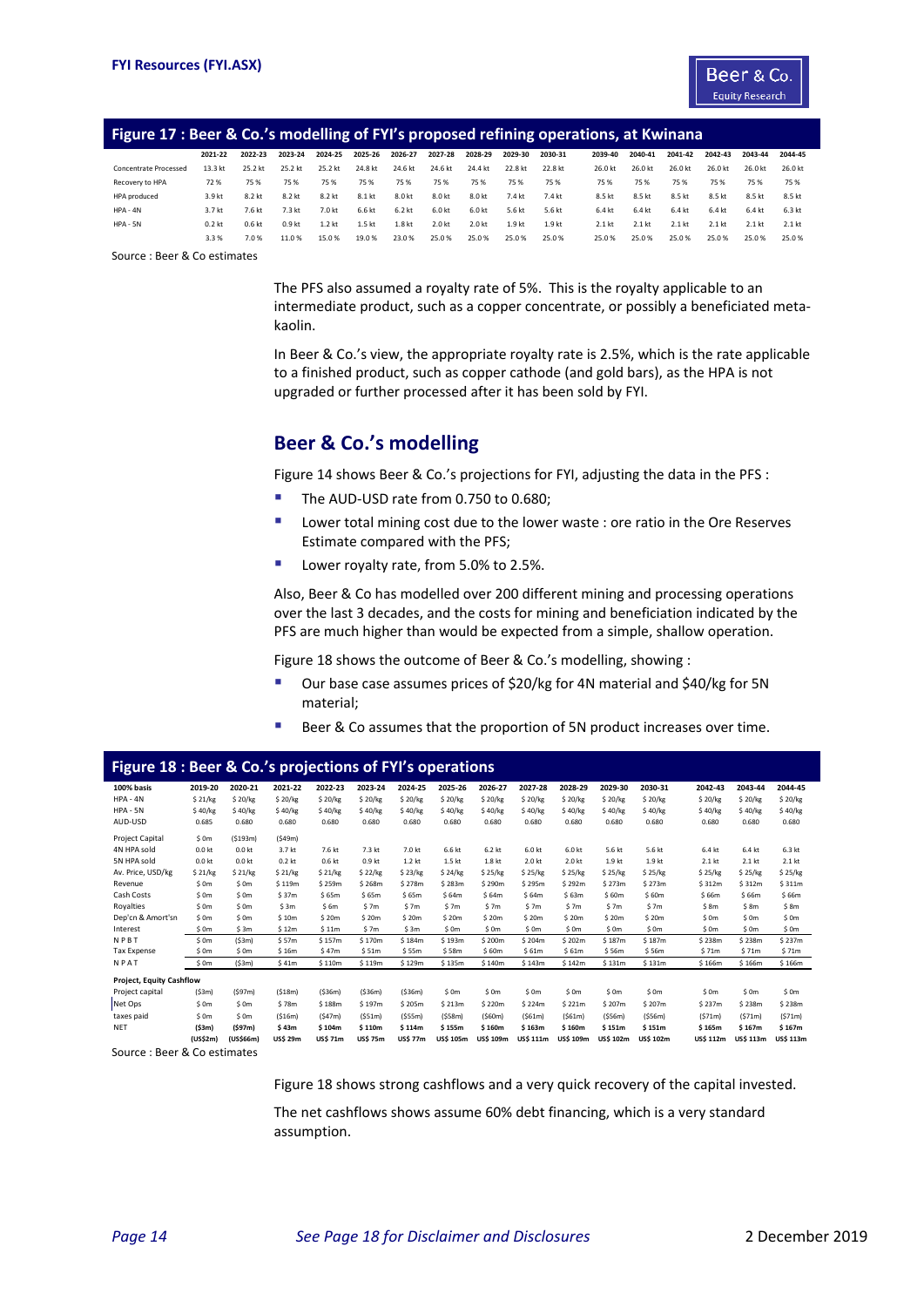

## **Conclusions**

## **Kaolins are not kaolins**

FYI has developed its own processes to produce HPA from its deposit.

Beer & Co. suggest that the fact that PUA has not re‐activated its Yendon kaolin project supports the view that not all kaolins are suitable for HPA.

FYI's kaolin is derived from Archean granites and the older, more weathered rocks are more suited to producing HPA.

#### **Pilot Plant de‐risks project**

FYI has developed a pilot plant which is a significant de-risking of the project. The major risk for FYI is the quality of the samples that have been distributed to off‐ takers.

#### **Finance**

If the quality is as expected, given the announcements FYI has made to the ASX on the results of its metallurgical tests, coupled with the projected supply‐demand balance, which is now expected to be much tighter than that shown in Figure 6, Beer & Co expects that

- FYI will be able to secure a strategic investor, especially given that this project proposes to use only 1.3Mt of ore, compared with 16Mt in Resources at Cadoux; and
- **Project finance will be made available, due to** 
	- $-$  the strong cash margins;
		- the performance of the pilot plant;
	- off-take agreements.

Figure 19 shows Beer & Co.'s view

- of potential finance, by selling a 25% stake in the project, possibly with some extra incentive like rights to participate in expansions, at 75% of the NPV; and
- of the impact of changes in the AUD‐USD rate and royalties on the NPV.

|                         | <b>Figure 19: Adjusted project NPV</b> |                |                  |  |  |  |  |  |  |  |  |
|-------------------------|----------------------------------------|----------------|------------------|--|--|--|--|--|--|--|--|
|                         | <b>PFS</b>                             | <b>AUD-USD</b> | <b>Royalties</b> |  |  |  |  |  |  |  |  |
| Project NPV, USD m      | 507                                    | 534            | 555              |  |  |  |  |  |  |  |  |
| 25% of project          | 127                                    | 133            | 139              |  |  |  |  |  |  |  |  |
| 75% of value            | 95                                     | 100            | 104              |  |  |  |  |  |  |  |  |
| to FYI. after-tax       | 81                                     | 85             | 88               |  |  |  |  |  |  |  |  |
| Project Cap.Ex          | 178                                    | 166            | 166              |  |  |  |  |  |  |  |  |
| 65% debt                | 116                                    | 108            | 108              |  |  |  |  |  |  |  |  |
| Equity required         | 62                                     | 58             | 58               |  |  |  |  |  |  |  |  |
| <b>Excess from sale</b> | 19                                     | 27             | 30               |  |  |  |  |  |  |  |  |
|                         |                                        |                |                  |  |  |  |  |  |  |  |  |

Source : FYI PFS, Beer & Co estimates

Importantly, Figure 19 shows that the value received by FYI from selling a 25% stake at a discount of 25% to its NPV yields sufficient funds, coupled with project financing, that FYI will not need further equity, apart from some working capital to get these arrangements in place.

#### **Impact on FYI**

If FYI sells a 25% stake then the value of its remaining 75% stake, adjusting for changes in the AUD‐USD rate and royalties, is US\$ 415m (US\$ 555m by 75%), or \$A 600nm at AUD-USD rate of 0.680.

FYI currently has 213m shares on issue.

FYI may need to raise some further equity; if we allow for a further 50m shares to be issued, then FYI will have about 260m on issue, for a \$A 480m, un‐risked, share of the asset, net of debt of \$A 120m (US\$ 108m, by FYI's 75% share, at o.680).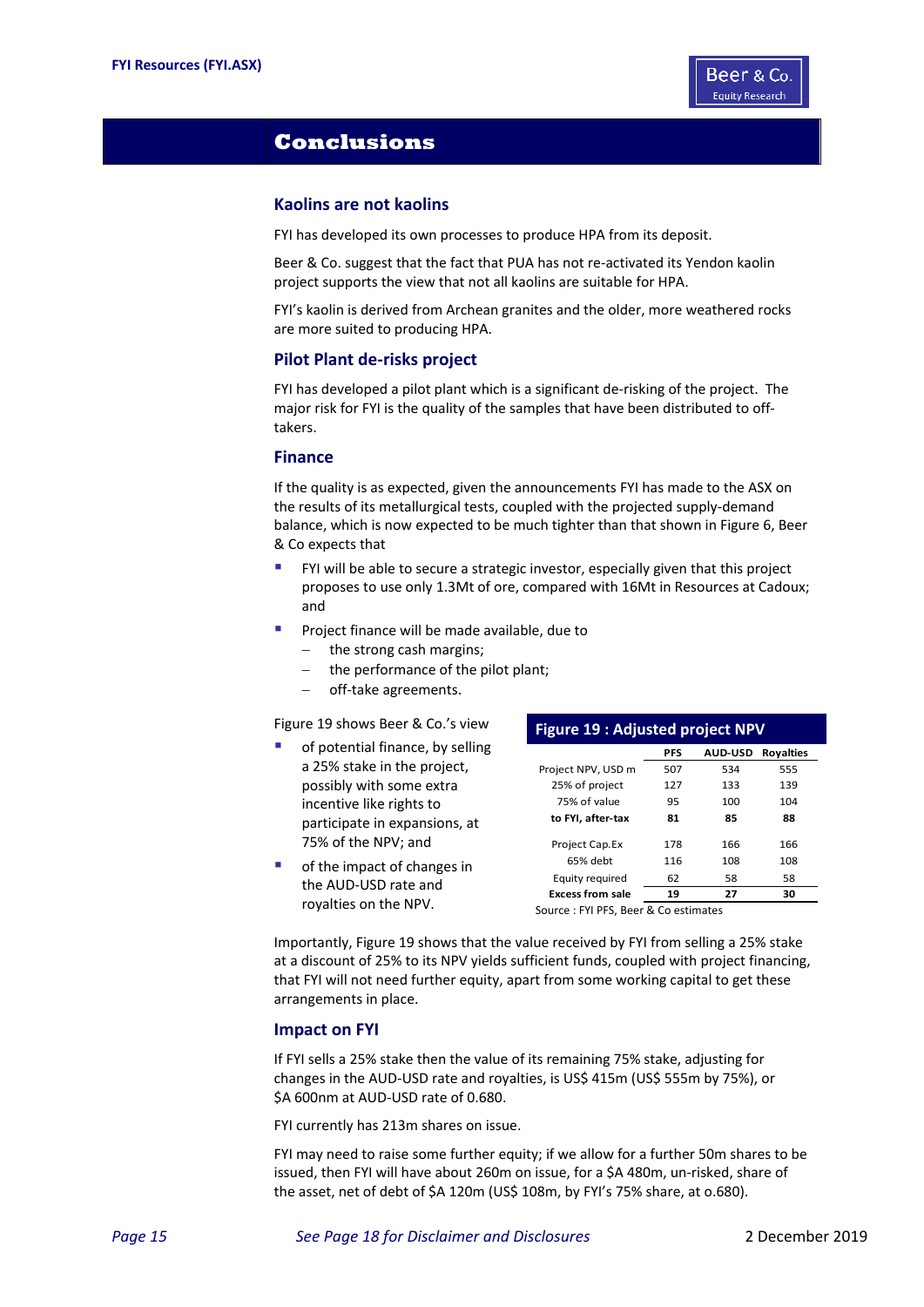

## **Concluding Comments**

FYI Resources announced the results of its Pre‐Feasibility Study on the development of the Cadoux kaolin deposit, about 220km from Perth, to produce High Purity Alumina (HPA) at a to be constructed facility at Kwinana.

Despite announcing a resource of 16Mt in July 2017, the PFS was based on mining and processing only about 1.3Mt of kaolin over 24 years to produce 8,000t/yr of HPA, grading 99.99% and 99.999%  $Al_2O_3$ .

#### **HPA**

Demand for HPA has grown from just under 20kt in 2015 to nearly 40kt in 2019 and is projected to continue to grow at a Compound Annual Growth Rate of about 20%, reaching 125kt by 2025.

The dominant current use of HPA is as a substrate in producing LEDs and this is expected to continue to grow at a CAGR of about 10%.

HPA is also used in certain niche applications where it is valued for its hardness and for its imperviousness to heat.

The major demand driver for HPA demand will be in Lithium ion batteries, where HPA is used to coat the polymer separator between the anode and the cathode. As LiBs are packed with more energy and power, the LiB will operate in hotter conditions that cause the separator to break down.

Given the volume of LiBs that are projected to be manufactured, based on the announced plans for EV models and mega‐Factories, and the increased use of HPA on separators, demand for HPA is expected to grow strongly.

#### **Pilot Plant**

HPA, produced from kaolin, is a new product and FYI has refined and developed the Hoffman process, originally developed in the 1940s by Alcoa, to produce HPA from its Cadoux kaolin.

Not all kaolins are able to produce HPA.

By constructing, commission and operating its own pilot plant, FYI has significantly de‐risked its project.

Samples are being sent from the pilot plant to potential off-take partners.

If FYI's samples are favourably received, then Beer & Co is confident that FYI will be able to enter into a joint venture with a off-taker or a strategic partner which should result in that partner effectively paying for the equity FYI needs to be able to construct its plants, as well as ensure debt finance.

#### **Final**

If FYI is successful, and needs to raise only a small amount of further equity, then the valuation of FYI could be a multiple of the current share price, given an un‐ risked, net value of \$A 480m with about 260m share on issue.

However, the risk, at this stage, ahead of off-takers acceptance of FYI's samples, is high.

Given this uncertainty, with a wide range in the potential valuation due to the risk, a point estimate of valuation cannot be given. However, given the results of metallurgical test‐work to date, it is likely to be a significant premium, or multiple, of the current share price.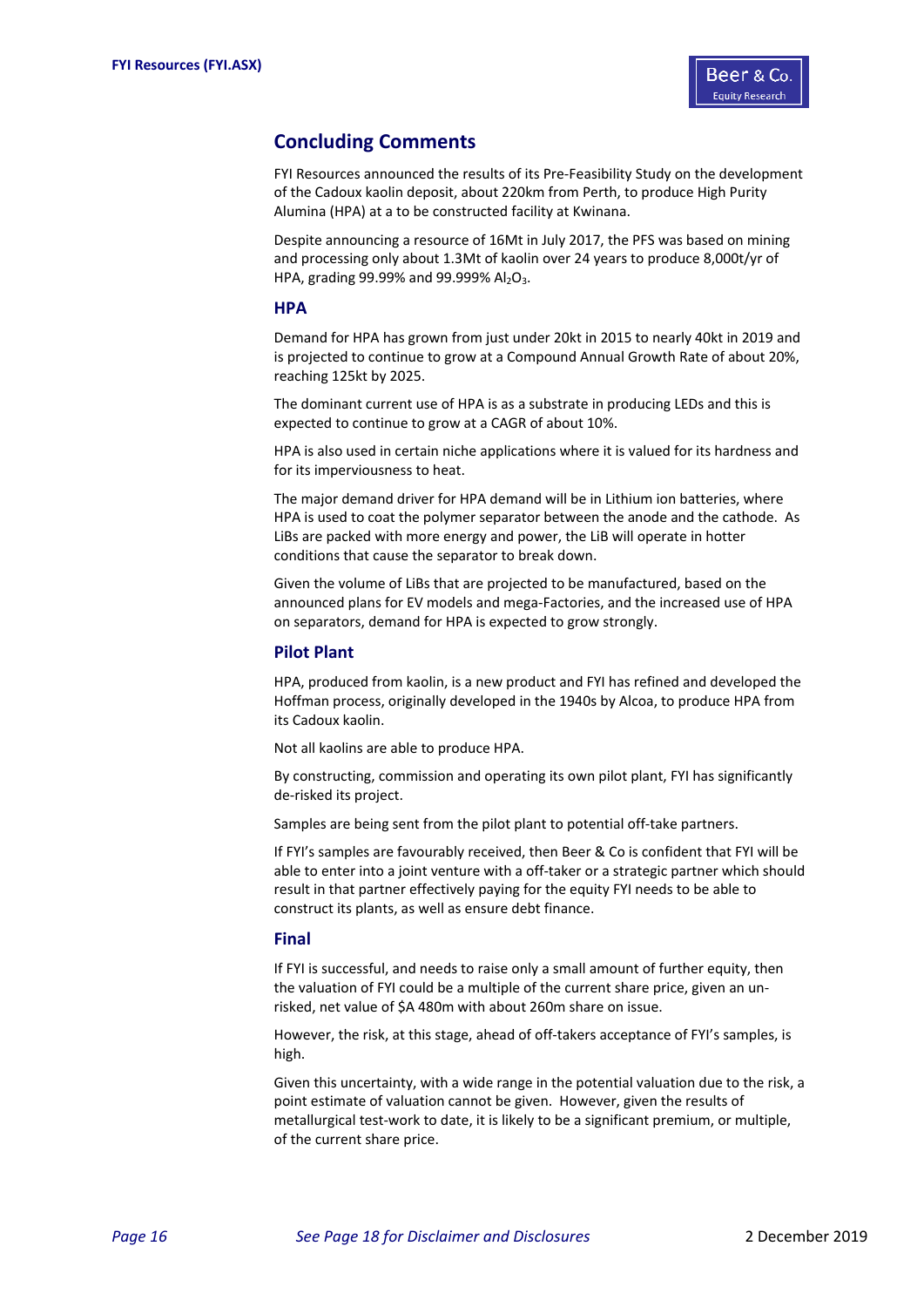

| <b>FYI Resources (FYI.ASX)</b>                                     |                           |                     |                         |                        |                       |                       |                       | November 2019           |                        |                                  |                           |                                |                                  |                                |                       |          |         |         |         |
|--------------------------------------------------------------------|---------------------------|---------------------|-------------------------|------------------------|-----------------------|-----------------------|-----------------------|-------------------------|------------------------|----------------------------------|---------------------------|--------------------------------|----------------------------------|--------------------------------|-----------------------|----------|---------|---------|---------|
| Year ended June                                                    |                           | 2018-19             | 2019-20                 | 2020-21                | 2021-22 2022-23       |                       | 2023-24               | 2024-25                 | 2025-26                | <b>Product price assumptions</b> |                           |                                |                                  |                                |                       |          |         |         |         |
| Section 1 - P&L                                                    |                           |                     |                         |                        |                       |                       |                       |                         |                        | Year ended June                  |                           | 2019-20                        | 2020-21                          | 2021-22                        | 2022-23               | 2023-24  | 2024-25 | 2025-26 | 2026-27 |
| Sales revenue                                                      | \$A <sub>m</sub>          | 0                   | 0                       | 0                      | 89                    | 194                   | 201                   | 209                     | 213                    | AUD/USD                          |                           | 0.715                          | 0.685                            | 0.680                          | 0.680                 | 0.680    | 0.680   | 0.680   | 0.680   |
| Interest revenue                                                   | \$A <sub>m</sub>          | 0                   | 0                       | $\mathbf{1}$           | $\pmb{0}$             | $\,1\,$               | $\mathbf{1}$          | $\overline{\mathbf{c}}$ | 3                      | HPA - 4N                         | USD/kg                    | 25                             | 21                               | 20                             | 20                    | 20       | 20      | 20      | 20      |
| Other revenue                                                      | \$A <sub>m</sub>          | 0                   | 140                     | $\theta$               | $\pmb{0}$             | 0                     | 0                     | 0                       | 0                      | HPA - 5N                         | USD/kg                    | 50                             | 40                               | 40                             | 40                    | 40       | 40      | 40      | 40      |
| <b>Total Revenue</b>                                               | \$A <sub>m</sub>          | 0                   | 140                     | $\mathbf{1}$           | 90                    | 195                   | 203                   | 211                     | 215                    |                                  |                           |                                |                                  |                                |                       |          |         |         |         |
|                                                                    |                           |                     |                         |                        |                       |                       |                       |                         |                        | <b>HPA Sales, FYI share</b>      |                           | 2020-21                        | 2021-22                          | 2022-23                        | 2023-24               | 2024-25  | 2025-26 | 2026-27 | 2027-28 |
| Cost of Goods Sold                                                 | \$A <sub>m</sub>          | 0                   | 0                       | 0                      | (28)                  | (49)                  | (49)                  | (49)                    | (48)                   | HPA - 4N                         |                           | 0t                             | 2,798 t                          | 5,734t                         | 5,488 t               | 5,241 t  | 4,920 t | 4,634 t | 4,514 t |
| Royalties                                                          | \$A <sub>m</sub>          | 0                   | 0                       | 0                      | (2)                   | (5)                   | (5)                   | (5)                     | (5)                    | HPA - 5N                         |                           | 0t                             | 114 t                            | 432 t                          | 678 t                 | 925 t    | 1,153 t | 1,384 t | 1,505 t |
| Corporate Costs                                                    | \$A <sub>m</sub>          | (1)                 | (1)                     | (3)                    | (5)                   | (5)                   | (5)                   | (5)                     | (5)                    |                                  |                           |                                |                                  |                                |                       |          |         |         |         |
| <b>Exploration Expense</b>                                         | \$A <sub>m</sub>          | (3)<br>$\mathbf 0$  | 0<br>0                  | $\pmb{0}$<br>$\pmb{0}$ | 0<br>$\Omega$         | 0<br>$\Omega$         | 0<br>0                | 0<br>0                  | $\pmb{0}$<br>$\pmb{0}$ | <b>Total FYI Costs</b>           | USD/kg                    | 0.0                            | 7.0                              | 5.9                            | 5.9                   | 5.9      | 6.0     | 6.0     | 6.0     |
| <b>Other Operating Expenses</b><br><b>Total Operating Expenses</b> | \$A m<br>\$A m            | (4)                 | (1)                     | (3)                    | (34)                  | (58)                  | (59)                  | (59)                    | (58)                   | Resources (100% basis)           |                           |                                |                                  |                                |                       |          |         |         |         |
|                                                                    |                           |                     |                         |                        |                       |                       |                       |                         |                        |                                  |                           |                                | Al <sub>2</sub> O <sub>3</sub>   | Fe <sub>2</sub> O <sub>3</sub> | K <sub>2</sub> O      |          |         |         |         |
| EBITDA                                                             | \$A m                     | (4)                 | 139                     | (2)                    | 55                    | 136                   | 144                   | 152                     | 157                    | Indicated                        | Low K2O                   | 2.1 Mt                         | 25.9%                            | 1.0%                           | 0.2%                  |          |         |         |         |
| Dep'cn & Amort'sn                                                  | \$A <sub>m</sub>          | 0                   | 0                       | $\mathbf 0$            | 10                    | 10                    | 10                    | 10                      | 10                     |                                  | High K <sub>2</sub> O     | 1.1 Mt                         | 21.6%                            | 0.9%                           | 2.6%                  |          |         |         |         |
| EBIT                                                               | \$A <sub>m</sub>          | (4)                 | 139                     | (2)                    | 65                    | 146                   | 154                   | 162                     | 167                    | <b>Total Indicated</b>           |                           | 3.2 Mt                         | 24.4%                            | 1.0%                           | 1.0%                  |          |         |         |         |
| Interest Expense                                                   | \$A <sub>m</sub>          | (0)                 | 0                       | (1)                    | (9)                   | (7)                   | (4)                   | (0)                     | 3                      | Inferred                         | Low K2O                   | 4.3 Mt                         | 23.3%                            | 0.7%                           | 0.3%                  |          |         |         |         |
| Other                                                              | \$A <sub>m</sub>          | 0                   | 0                       | $\mathbf 0$            | 0                     | 0                     | $\mathbf 0$           | 0                       | 0                      |                                  | High K <sub>2</sub> O     | 2.0 Mt                         | 20.1%                            | 0.8%                           | 3.0%                  |          |         |         |         |
| Pre-Tax Profit                                                     | \$A <sub>m</sub>          | (4)                 | 139                     | (3)                    | 56                    | 139                   | 150                   | 162                     | 170                    | <b>Total Inferred</b>            |                           | 6.3 Mt                         | 22.3%                            | 0.7%                           | 1.2%                  |          |         |         |         |
| <b>Tax Expense</b>                                                 | \$A <sub>m</sub>          | $\mathbf{1}$        | (42)                    | $\mathbf{1}$           | (17)                  | (42)                  | (45)                  | (48)                    | (51)                   |                                  | <b>Total Low K2O</b>      | 6.4 Mt                         | 24.2%                            | 0.8%                           | 0.3%                  |          |         |         |         |
| <b>NPAT</b>                                                        | \$A <sub>m</sub>          | (3)                 | 97                      | (2)                    | 39                    | 97                    | 105                   | 113                     | 119                    |                                  | Total High K2O            | 3.1 Mt                         | 20.6%                            | 0.8%                           | 2.9%                  |          |         |         |         |
|                                                                    |                           |                     |                         |                        |                       |                       |                       |                         |                        | <b>Total Resoruces</b>           |                           | 9.5 Mt                         | 23.0%                            | 0.8%                           | 1.1%                  |          |         |         |         |
| <b>Section 2 - Key Data</b>                                        |                           |                     |                         |                        |                       |                       |                       |                         |                        |                                  |                           |                                |                                  |                                |                       |          |         |         |         |
| Ordinary shares - year end                                         | m                         | 212.8               | 262.8                   | 262.8                  | 262.8                 | 262.8                 | 262.8                 | 262.8                   | 262.8                  | Reserves (100% basis)            |                           |                                |                                  |                                |                       |          |         |         |         |
| Fully diluted shares on issue                                      | m                         | 225.2               | 275.2                   | 270.9                  | 262.8                 | 262.8                 | 262.8                 | 262.8                   | 262.8                  |                                  | Ore                       | Al <sub>2</sub> O <sub>3</sub> | Waste                            |                                |                       |          |         |         |         |
| Weighted # shares                                                  | m                         | 199.6               | 237.8                   | 262.8                  | 262.8                 | 262.8                 | 262.8                 | 262.8                   | 262.8                  |                                  | 2,892 kt                  | 24.4%                          | 4,963 kt                         | 1.7:1                          |                       |          |         |         |         |
| Earnings per Share                                                 |                           | (0.9c)              | 40.9 с                  | (0.9c)                 | 15.0 c                | 37.1 c                | 40.0 с                | 43.0 с                  | 45.2 c                 |                                  |                           |                                |                                  |                                |                       |          |         |         |         |
| Dividends Per Share                                                |                           | 0.0c                | 0.0c                    | 0.0c                   | 0.0c                  | 0.0c                  | 0.0c                  | 0.0c                    | 0.0c                   | Ore mined                        |                           | Annual Average:                | 54 kt/yr                         |                                | Total, project life : | 1,291 kt |         |         |         |
|                                                                    |                           |                     |                         |                        |                       |                       |                       |                         |                        |                                  |                           |                                |                                  |                                |                       |          |         |         |         |
| <b>Section 3 - Balance Sheet</b>                                   |                           |                     |                         |                        |                       |                       |                       |                         |                        | discount rate = 12.0%            |                           |                                | 30 June 2019                     |                                | 27-Nov-19             |          |         |         |         |
| Cash                                                               | \$A <sub>m</sub>          | $\,1\,$             | 139                     | 48                     | 62                    | 117                   | 177                   | 242                     | 339                    | AUD <sub>m</sub>                 | risk:                     | 100%                           | Product                          | per share                      |                       |          |         |         |         |
| Receivables                                                        | \$A <sub>m</sub>          | $1\,$               | 0                       | 0                      | 24                    | 25                    | 26                    | 26                      | 27                     | Kwinana, FYI share               | 50 %                      | 506                            | 253                              |                                |                       |          |         |         |         |
| Other                                                              | \$A <sub>m</sub>          | $\pmb{0}$           | 0                       | $\mathbf{0}$           | $\mathbf{1}$          | $1\,$                 | $\pmb{0}$             | $\mathbf{1}$            | $\mathbf{1}$           | expansion                        | 0%                        | 301                            | $\pmb{0}$                        |                                |                       |          |         |         |         |
| <b>CURRENT ASSETS</b>                                              | \$A m                     | $\overline{2}$      | 139                     | 48                     | 87                    | 142                   | 203                   | 269                     | 367                    | Asset Sale                       | 25 %                      | 125                            | 31                               |                                |                       |          |         |         |         |
|                                                                    |                           |                     |                         |                        |                       |                       |                       |                         |                        | franking credits                 | 30 %                      | 294                            | 88                               |                                |                       |          |         |         |         |
| Receivables                                                        | \$A <sub>m</sub>          | 0                   | 0                       | $\theta$               | 0                     | 0                     | 0                     | 0                       | $\pmb{0}$              | Corporate                        | 100 %                     | (34)                           | (34)                             |                                |                       |          |         |         |         |
| <b>P, P&amp;E</b>                                                  | \$A <sub>m</sub>          | 0<br>$\overline{4}$ | 0                       | 145<br>5               | 175<br>$\overline{4}$ | 160<br>$\overline{4}$ | 145<br>$\overline{4}$ | 131<br>3                | 116<br>3               | <b>Equity raisings</b>           | 100 %                     | $\overline{2}$<br>$\mathbf{1}$ | $\overline{2}$<br>$\overline{1}$ |                                |                       |          |         |         |         |
| Mining Properties / Explorat                                       | \$A m<br>\$A <sub>m</sub> | 0                   | 6<br>0                  | $\mathbf 0$            | 0                     | 0                     | 0                     | 0                       | $\pmb{0}$              | Cash / Debt<br><b>TOTAL</b>      | 100 %                     |                                |                                  |                                |                       |          |         |         |         |
| Other<br><b>NON-CURRENT ASSETS</b>                                 | \$A <sub>m</sub>          | 4                   | 6                       | 149                    | 179                   | 164                   | 149                   | 134                     | 119                    | Shares on issue                  |                           | \$1,195m<br>212.8m             | \$341m<br>FPO shares             | 12.4m                          |                       |          |         |         |         |
| <b>TOTAL ASSETS</b>                                                | \$A <sub>m</sub>          | 5                   | 145                     | 197                    | 266                   | 306                   | 352                   | 404                     | 486                    |                                  |                           | 50.0m                          | to be issued                     | 0.0 <sub>m</sub>               | Options<br>exercised  |          |         |         |         |
|                                                                    |                           |                     |                         |                        |                       |                       |                       |                         |                        |                                  |                           |                                |                                  |                                |                       |          |         |         |         |
| Payables                                                           | \$A <sub>m</sub>          | $\mathbf{1}$        | 0                       | 0                      | $\overline{4}$        | 4                     | 4                     | 4                       | 4                      | <b>Financial Ratios</b>          |                           |                                |                                  |                                |                       |          |         |         |         |
| Debt                                                               | \$A <sub>m</sub>          | $\pmb{0}$           | 0                       | $\pmb{0}$              | 19                    | 36                    | $41\,$                | 17                      | $\pmb{0}$              | Year ended June                  |                           | 2019-20                        | 2020-21                          | 2021-22                        | 2022-23               | 2023-24  | 2024-25 |         |         |
| Other                                                              | \$A m                     | 0                   | 0                       | $\theta$               | 0                     | 0                     | 0                     | 0                       | 0                      | Revenue                          | \$A <sub>m</sub>          | 140                            | $\mathbf{1}$                     | 90                             | 195                   | 203      | 211     |         |         |
| <b>CURRENT LIABILITIES</b>                                         | \$A <sub>m</sub>          | $\mathbf{1}$        | 0                       | $\pmb{0}$              | 23                    | 40                    | 45                    | 21                      | 4                      | EBITDA                           | \$A <sub>m</sub>          | 139                            | (2)                              | 55                             | 136                   | 144      | 152     |         |         |
|                                                                    |                           |                     |                         |                        |                       |                       |                       |                         |                        | EBIT                             | \$A <sub>m</sub>          | 139                            | (2)                              | 65                             | 146                   | 154      | 162     |         |         |
| Long Term Debt                                                     | \$A <sub>m</sub>          | 0                   | 0                       | 73                     | 93                    | 57                    | 17                    | 0                       | 0                      | NPAT (reported)                  | \$A <sub>m</sub>          | 97                             | (2)                              | 39                             | 97                    | 105      | 113     |         |         |
| Other                                                              | \$A <sub>m</sub>          | 0                   | 0                       | $\mathbf{0}$           | 0                     | 0                     | 0                     | 0                       | $\pmb{0}$              | Adjusted EPS (cps)               |                           | 40.9 с                         | (0.9c)                           | 15.0 c                         | 37.1 c                | 40.0 с   | 43.0 с  |         |         |
| Provisions                                                         | \$A <sub>m</sub>          | 0                   | 0                       | 0                      | 0                     | 0                     | 0                     | 0                       | 0                      | EPS Growth (%)                   |                           |                                | (102%)                           | 1,741 %                        | 147%                  | 8%       | 8%      |         |         |
| <b>NON-CURRENT LIABILITIES</b>                                     | \$A m                     | 0                   | 0                       | 73                     | 93                    | 57                    | 17                    | 0                       | 0                      | DPS (c)                          |                           | 0.0c                           | 0.0c                             | 0.0 <sub>c</sub>               | 0.0c                  | 0.0c     | 0.0 с   |         |         |
| <b>TOTAL LIABILTIES</b>                                            | \$A <sub>m</sub>          | 1                   | 0                       | 73                     | 116                   | 97                    | 61                    | 21                      | 4                      | Dividend Yield (%)               |                           | 0%                             | 0%                               | 0%                             | 0%                    | 0%       | 0%      |         |         |
| <b>NET ASSETS</b>                                                  | \$A <sub>m</sub>          | 4                   | 145                     | 124                    | 150                   | 209                   | 291                   | 383                     | 482                    | PE adj. (x)                      | X                         | 0.1                            | (5.8)                            | 0.4                            | 0.1                   | 0.1      | 0.1     |         |         |
|                                                                    |                           |                     |                         |                        |                       |                       |                       |                         |                        | EV / EBITDA (x)                  |                           | (0.9)                          | (18.3)                           | 1.2                            | (0.1)                 | (0.7)    | (1.4)   |         |         |
| Accumulated Profit (Loss)                                          | \$A <sub>m</sub>          | (35)                | 62                      | 60                     | 99                    | 197                   | 302                   | 415                     | 534                    | EV / EBIT (x)                    | $\boldsymbol{\mathsf{x}}$ | (0.9)                          | (18.3)                           | 1.0                            | (0.1)                 | (0.7)    | (1.3)   |         |         |
| Reserves                                                           | \$A <sub>m</sub>          | $\sqrt{2}$          | 43                      | 24                     | $11\,$                | (27)                  | (51)                  | (71)                    | (91)                   | Gearing (%)                      |                           | 0%                             | 37%                              | 42 %                           | 30%                   | 16%      | 4 %     |         |         |
| Contributed Equity                                                 | \$A m                     | 37                  | 40                      | 40                     | 40                    | 40                    | 40                    | 40                      | 40                     | Return on Assets                 |                           | 96 %                           | (1%)                             | 24 %                           | 48 %                  | 44 %     | 40%     |         |         |
| minorities                                                         |                           | (0)                 | (0)                     | (0)                    | (0)                   | (0)                   | (0)<br>291            | (0)                     | (0)                    | Return on Equity                 |                           | 67%                            | (2%)                             | 26 %                           | 47%                   | 36 %     | 30%     |         |         |
| <b>Total Equity</b>                                                | \$A <sub>m</sub>          | 4                   | 145                     | 124                    | 150                   | 209                   |                       | 383                     | 482                    | EBITDA Margin (%)                |                           | n/a                            | n/a                              | n/a                            | 62%                   | 70 %     | 72 %    |         |         |
|                                                                    |                           |                     |                         |                        |                       |                       |                       |                         |                        | Interest Cover (x)               | X                         | n/a                            | n/a                              | (1.7)                          | 7.5                   | 20.3     | 40.0    |         |         |
| <b>Section 4 - Cashflow</b>                                        |                           |                     |                         |                        |                       |                       |                       |                         |                        |                                  |                           |                                |                                  |                                |                       |          |         |         |         |
| Net Cashflow from operatio                                         | \$A <sub>m</sub>          | (4)                 | 139                     | (2)                    | 55                    | 136                   | 144                   | 152                     | 157                    | <b>Major shareholders</b>        |                           |                                |                                  |                                |                       |          |         |         |         |
| Net Interest Paid                                                  | \$A <sub>m</sub>          | 0                   | 0                       | (0)                    | (8)                   | (6)                   | (2)                   | $\overline{2}$          | 6                      |                                  |                           |                                |                                  |                                |                       |          |         |         |         |
| <b>Taxes Paid</b>                                                  | \$A <sub>m</sub>          | 0                   | 0                       | 17<br>$\pmb{0}$        | 19<br>28              | 44                    | 46<br>$\pmb{0}$       | 48<br>$\overline{2}$    | 49                     | Andrew Spinks                    | 26.7m                     | 12.5%                          |                                  |                                |                       |          |         |         |         |
| Change in Working Capital                                          | \$A m                     | $\sqrt{2}$<br>(2)   | (2)<br>137              | 14                     | 94                    | 0<br>174              | 188                   | 203                     | (0)<br>212             | Regal Funds Mngmt                | 23.9m                     | 11.2%                          |                                  |                                |                       |          |         |         |         |
| <b>OPERATING CASHFLOW</b>                                          | \$A <sub>m</sub>          |                     |                         |                        |                       |                       |                       |                         |                        | Roland Hill (MD)                 | 13.7m                     | 6.4%                           |                                  |                                |                       |          |         |         |         |
| Exploration + Feasibility                                          | \$A <sub>m</sub>          | (3)                 | (3)                     | $\pmb{0}$              | 0                     | $\pmb{0}$             | 0                     | 0                       | $\pmb{0}$              |                                  | 2018-19                   | 2019-20                        | 2020-21                          | 2021-22                        | 2022-23               | 2023-24  | 2024-25 | 2025-26 |         |
| Maintenace Capex                                                   | \$A <sub>m</sub>          | 0                   | 0                       | $\pmb{0}$              | $\pmb{0}$             | 0                     | 0                     | 0                       | $\pmb{0}$              | <b>Free Cashflow</b>             | \$A <sub>m</sub>          | (4)                            | 274                              | (179)                          | 45                    | 174      | 188     | 203     |         |
| <b>Expansion Capex</b>                                             | \$A <sub>m</sub>          | 0                   | 0                       | (193)                  | (49)                  | 0                     | 0                     | 0                       | 0                      | <b>Net Cashflow</b>              | \$A <sub>m</sub>          | (3)                            | 276                              | (106)                          | 84                    | 155      | 152     | 163     |         |
| <b>PPE Acquisitions (Total Cap</b>                                 | \$A m                     | (3)                 | (3)                     | (193)                  | (49)                  | 0                     | 0                     | $\pmb{0}$               | $\pmb{0}$              |                                  |                           |                                |                                  |                                |                       |          |         |         |         |
| <b>PPE Divestments</b>                                             | \$A m                     | 0                   | 140                     | 0                      | 0                     | 0                     | 0                     | 0                       | 0                      |                                  |                           |                                |                                  |                                |                       |          |         |         |         |
| <b>INVESTING CASHFLOW</b>                                          | \$A m                     | (3)                 | 137                     | (193)                  | (49)                  | 0                     | $\mathbf 0$           | $\mathbf 0$             | 0                      |                                  |                           |                                |                                  |                                |                       |          |         |         |         |
|                                                                    |                           |                     |                         |                        |                       |                       |                       |                         |                        |                                  |                           |                                |                                  |                                |                       |          |         |         |         |
|                                                                    |                           |                     |                         |                        |                       |                       |                       |                         |                        |                                  |                           |                                |                                  |                                |                       |          |         |         |         |
|                                                                    | \$A <sub>m</sub>          | $\mathbf{1}$        | $\overline{\mathbf{c}}$ | $\mathbf{0}$           | 0                     | $\pmb{0}$             | 0                     | 0                       | $\pmb{0}$              |                                  |                           |                                |                                  |                                |                       |          |         |         |         |
|                                                                    | \$A <sub>m</sub>          | $\pmb{0}$           | 0                       | $\pmb{0}$              | $\pmb{0}$             | $\pmb{0}$             | $\pmb{0}$             | $\pmb{0}$               | $\pmb{0}$              |                                  |                           |                                |                                  |                                |                       |          |         |         |         |
| Change in Equity<br>Dividends Paid<br>Change in Debt               | \$A m                     | 0                   | (0)                     | 73                     | 39                    | (19)                  | (36)                  | (41)                    | (17)                   |                                  |                           |                                |                                  |                                |                       |          |         |         |         |